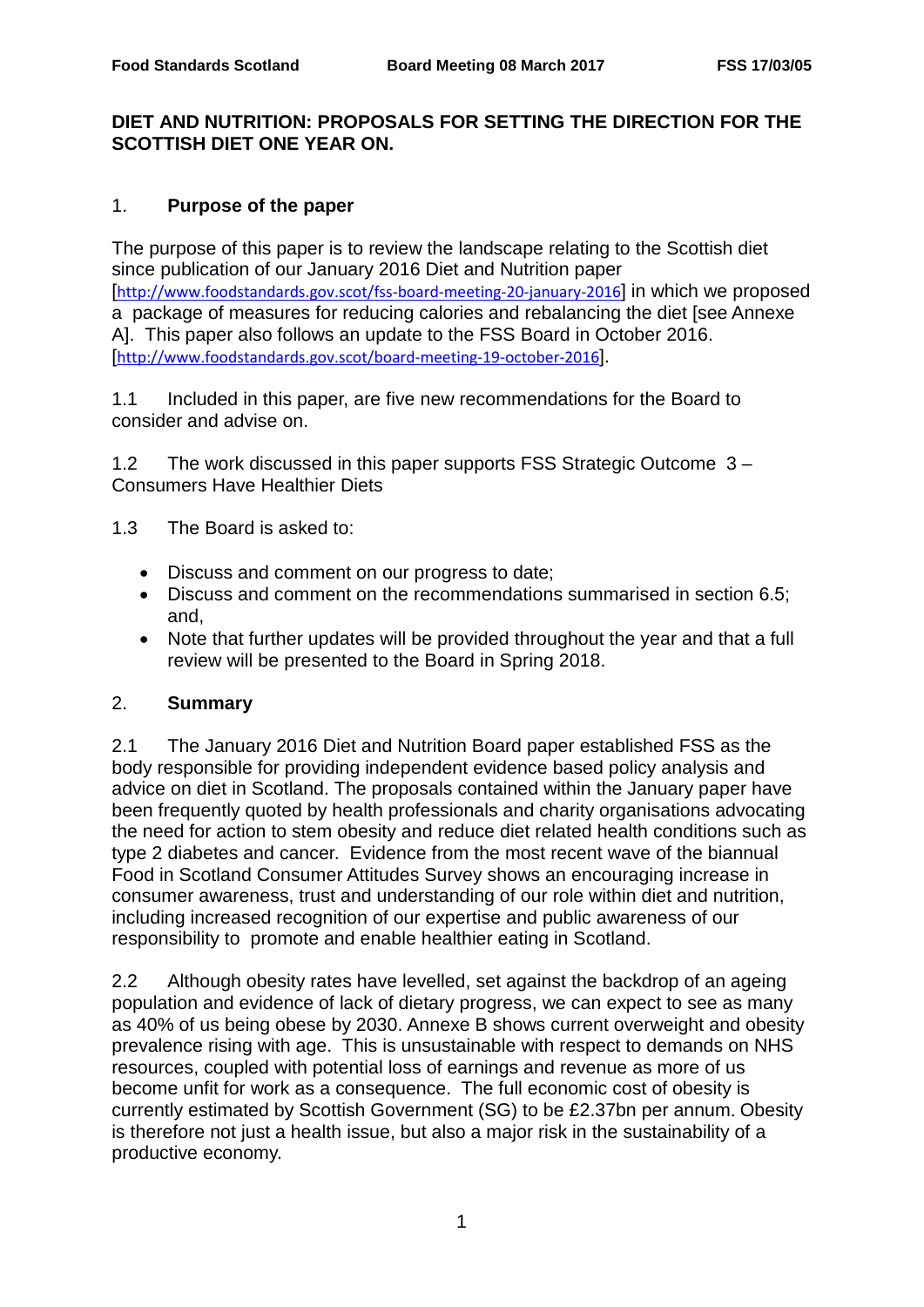2.3 The publication by the Westminster Government of its Childhood Obesity Action Plan (COAP) and the announcement of a UK wide soft drinks industry levy (SDIL) will bring about some of the changes we recommended in our proposals. For example, the COAP has heralded activity on sugar reformulation and we welcome that fact that a number of businesses have, or intend to reformulate their soft drinks in advance of the introduction of the SDIL. However, the COAP does not go far enough. For example, it had been expected to contain measures to curb the promotion and marketing of high fat ,sugar salt (HFSS) foods but, disappointingly, it did not.

2.4 Changing the food and drink environment in which consumers make their food choices, including where consumers shop and eat out of the home, is an essential step towards improving the Scottish diet.

2.5 Over recent years, retailers and manufacturers have gone some way in response to government calls for change; for example with respect to salt reduction and voluntary front-of-pack labelling. However, the out of home (OOH) industry which is skewed towards provision of less healthy food in Scotland is lagging behind. The OOH environment in Scotland must be considered within the overall approach to improving diet and health and must now play its part to reduce calories, fats, sugars and salt in their offering, provide clear calorie information for consumers and make nutrition information available to support development of reformulation targets. To ensure action is taken forward, a new overarching Scottish strategy on OOH should be developed.

2.6 The density of HFSS provision within local food and drink environments should be reduced. Work to take this forward is a priority, at the same time as making healthier food and drinks choices more available and more attractive to consumers.

2.7 Regulation of promotions, both within premises and in the external environment, is now also essential and should be taken forward as a priority in Scotland. As demonstrated by the recent meeting of the Scottish Parliament's Health and Sport Committee, there is an increased political recognition of the need to change the food environment. While maintaining awareness for the need for change will remain an important focus for FSS, this paper signals a strengthening of our 2016 recommendation to Ministers for regulation of the food environment as a means to improve diet-related health outcomes.

2.8 Given clear evidence of lack of progress towards our Scottish Dietary Goals, together with current and projected unsustainable prevalence of overweight and obesity, maintaining the status quo is not an option. Without regulation to address the obesogenic food environment, insufficient progress will be made in Scotland. The case must now be for others to justify **not** regulating.

# 3. **Background**

3.1 The 2016 January Board paper represents the outcome of a period of critical analysis of the evidence, including evidence from the McKinsey Global Institute (see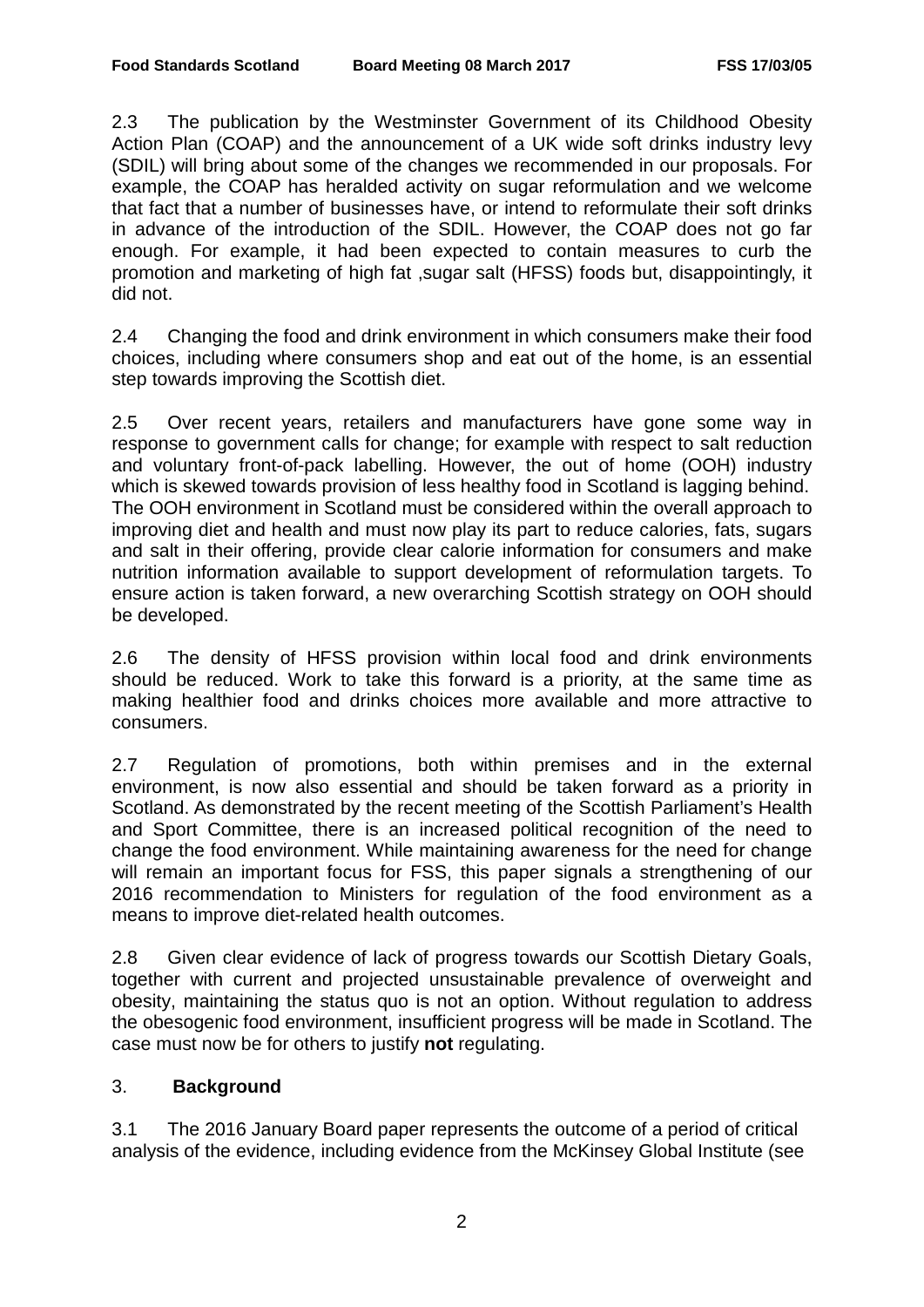Annexe C of the January Board paper), to identify cost effective interventions for tackling diet and obesity in Scotland. Broadly, these encompass:

- reformulation of food and drink products;
- control of portion sizes;
- limiting availability, advertising and promotions of high fat/ sugar /salt (HFSS) food and drink;
- taxation, particularly of high sugar products; and,
- consumer engagement.

Progress against each of these areas is outlined in section 5

3.2 Analysis of the evidence to identify potential interventions was coupled with a programme of engagement with targeted sectors of the food and drink industry to develop further our recommendations to improve the Scottish diet. An update on industry engagement is also provided in paragraph 5.1.

3.3 The January 2016 Board paper also established a set of key principles for framing our approach. In light of the scale of the current and future diet related public health problems we face, these principles recognised the necessity for:

- Collaborative and partnership working;
- Improvements in the food and drink environment;
- Consideration of both voluntary and non-voluntary measures;
- Assisting consumers to understand the relationship between diet and health and the need for taking personal responsibility;
- The Scottish public sector to lead by example ;
- A range of actions, rather than any single measure; and,
- Areas for action to include price and promotions, reductions in portion sizes, product reformulation and reductions in advertising and marketing.

3.4 Our October 2016 paper to the Board provided an update of changes in the political landscape, relevant to nutrition, between January and October 2016 and included:

- The introduction of the SDIL, and our response to the HM Treasury and HMRC consultation on the levy. The levy will take effect from April 2018;
- The publication of the COAP; and,
- Scottish Government's intention to consult on a diet and obesity strategy and the proposed introduction of a Good Food Nation Bill.

# 4. **Recognition and Impact of the January 2016 Board Paper**

4.1 The 2016 paper was well received and widely supported by partners and broadly welcomed by the food industry and the public health community. The paper received extensive and favourable media coverage at the time of publication which penetrated beyond Scotland. It has continued to resonate with spontaneous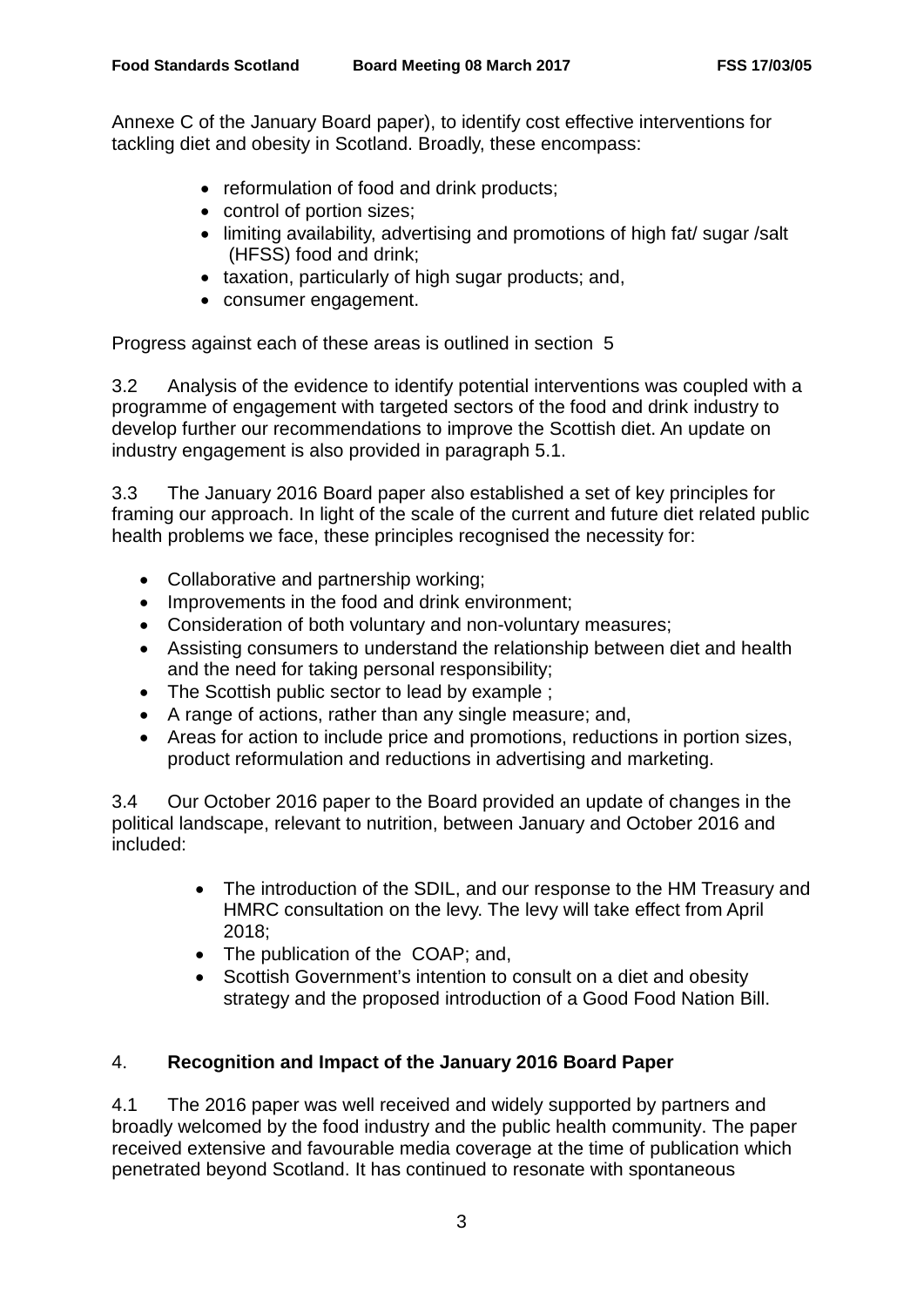references and quotes by various media sources since January 2016. We are also aware that the paper has been read with interest further afield by other government departments/agencies. Most recently, the paper was referred to by both Obesity Action Scotland and Cancer Research UK in their submissions to the Health and Sport Committee discussion on Obesity on 6 December 2016 (see section 5.16 below).

4.2 The paper added to a significant body of evidence supporting the movement for dietary change and a growing acceptance of the case for action. In addition, the paper has extended our influence and reputation as an evidence based organisation with a strategic outcome to improve the extent to which consumers in Scotland have diets conducive to good health.

# 5. **Review of progress and recommendations**

# 5.1 **Industry Engagement**

5.1.1 In the January 2016 Board paper we challenged the food industry to propose alternatives to regulation and taxation to improve the food environment (Annexe A). In December 2016, Food and Drink Federation Scotland convened a group of industry leaders and representative bodies, together with SG and FSS officials, to take stock and discuss how the food and drink supply chain could play its part in setting a new, different direction to help to tackle obesity and diet related ill health in Scotland. Action already taken to reduce sugar in sugar sweetened beverages and industry engagement with the PHE led Reduction and Reformulation Programme (RRP) were highlighted as significant commitments for industry. Industry representatives also highlighted that there were significant challenges inherent in reformulating certain product categories and that the majority of Scotland's food and drink businesses are of small or medium size. It was also noted that that the technical issues associated with sugar reductions are different to those found to be effective in salt reformulation. In December 2016, the forum agreed to meet again to take forward work including:

- best ways to test ideas for change;
- best ways of sharing industry data that could assist in policy development;
- support for businesses on reformulation; and,
- reinvigorating Supporting Healthy Choices.

# 5.1.2 **We recommend that FSS positively supports the industry forum established in December 2016 and encourages industry to take this work stream forward as a matter of urgency.**

# 5.2 **Taxation**

5.2.1 In January 2016 we recommended to SG Ministers that SG and FSS officials actively consider how a sugar tax may be introduced and at what rate (see Annexe A). However, as intimated in our October paper to the Board, in March 2016 SDIL was announced in the UK Budget and was later incorporated into the COAP,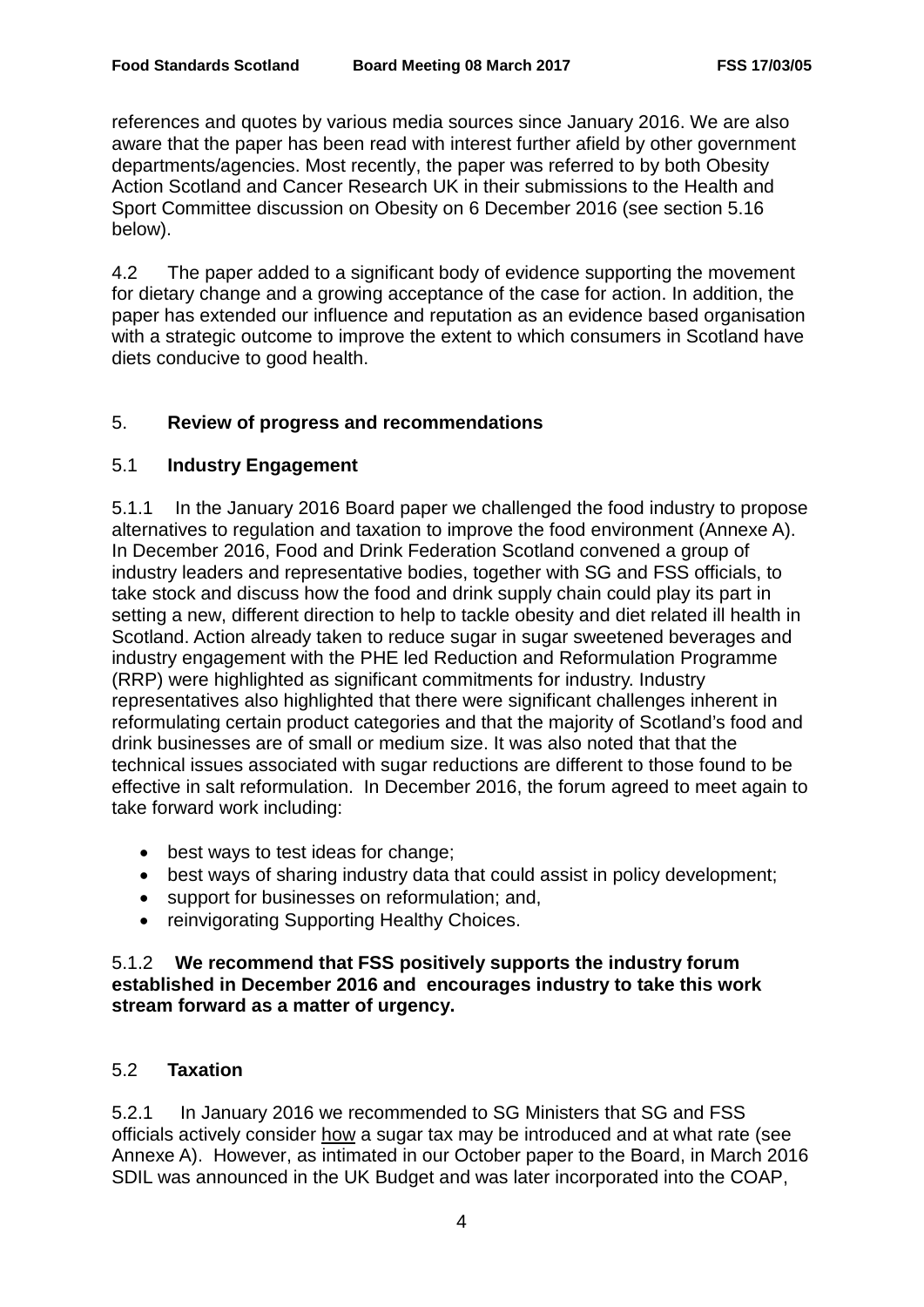together with the UK Government's plans for reducing sugar by 20% by 2020 by way of setting voluntary targets (see section 5.3).

5.2.2 In our response to the UK Government's consultation on the SDIL we expressed our disappointment that it was too narrowly focussed and that taxing a wider range of foods and drink would be more effective.

5.2.3 We accept that the levy represents an important signal from the UK Government to industry that loading drinks with sugar is incompatible with public health. We also recognise that a number of significant industry players have, or are, in the process of reformulating their soft drinks in advance of the introduction of the levy which. In our view, this strongly reaffirms the case, made in our January 2016 Board paper, for a wider sugar tax to support progress towards our dietary goals.

# 5.3 **Progress on reformulation**

5.3.1 The January 2016 Board paper identified the need for challenging and time bound voluntary UK wide reformulation targets to reduce calories, sugar, fat and salt in food products (see Annexe A). In our October Board paper, we outlined the work PHE is undertaking, following the publication of the COAP, to set up an extensive reduction and reformulation programme (RRP) with the aim, in the first instance, of reducing sugar in 9 food categories by 20% by 2020.

5.3.2 PHE engagement on the RRP extends to representatives of manufacturing, retailing and out of home (OOH) food sectors as well as other government departments and non- governmental organisations. The details of the programme have yet to be agreed and finalised but overall it contains three mechanisms for achieving sugar reduction, namely:

- reductions in the sugar content of products;
- reductions in portions sizes; and,
- reductions in the promotion of high sugar food and drink.

5.3.3 Although the RRP programme is part of the UK Government's COAP, it is not narrowly aimed at "children's food". Instead it is anticipated that it will benefit all consumers across the UK, including low income groups. FSS is actively engaged with PHE officials with a view to ensuring meaningful UK wide reformulation action is taken to reduce sugar consumption in Scotland, and that later phases will also tackle calories and saturated fats.

5.3.4 PHE industry engagement on the RRP is targeted at large UK wide businesses. However, to ensure that Scottish small medium enterprises (SMEs) are not left behind, some support will be required to enable them to compete in the market and to augment Scottish consumer choice with respect to healthier products. In December 2016, representatives of the Scottish food and drink industry told us that SME support would be required for reformulation (see paragraph 5.1 above).

# 5.3.5 **Given our engagement with PHE,** w**e recommend that FSS works with the SG to develop proposals to be included in the forthcoming SG Diet and**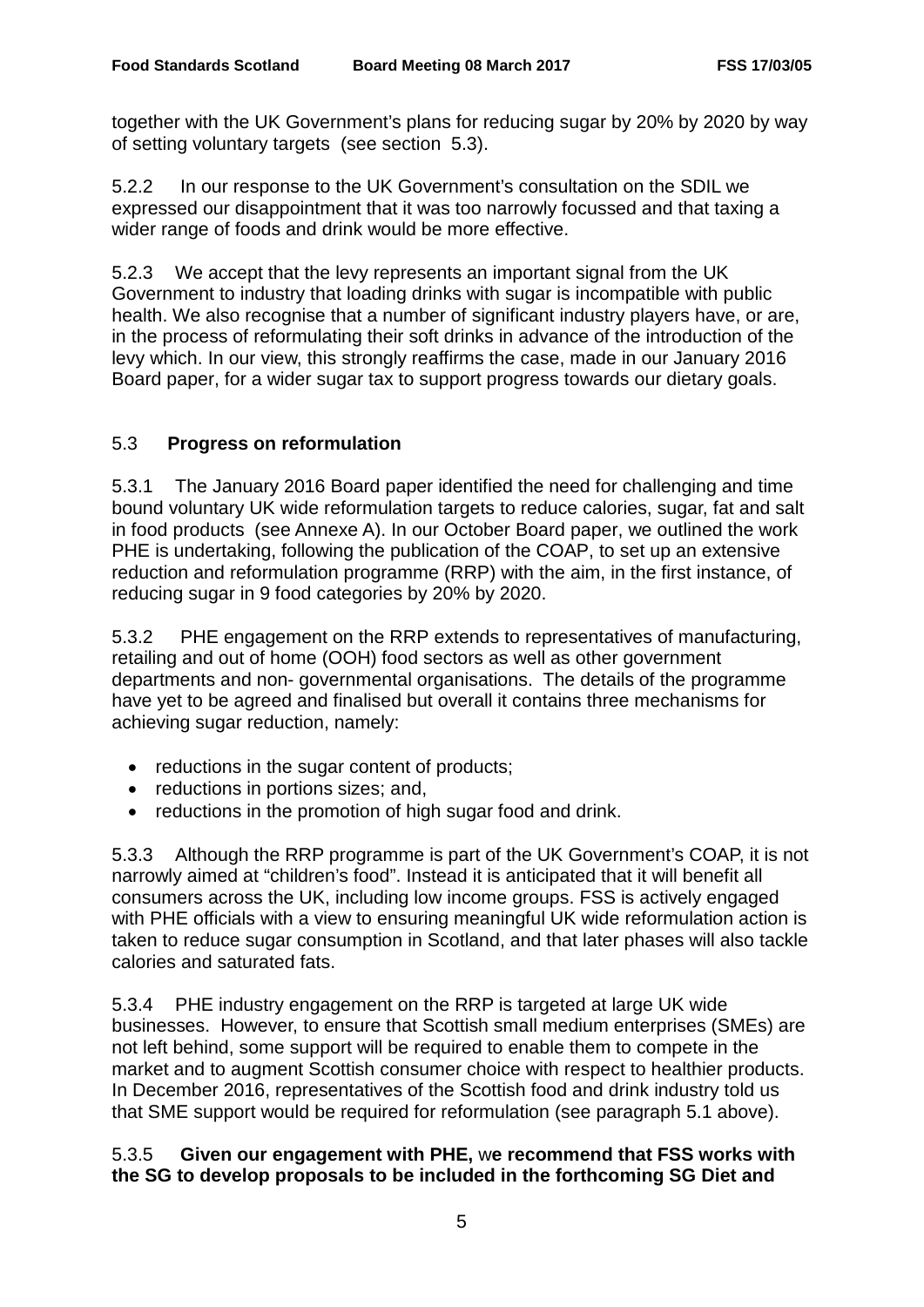#### **Obesity Strategy, to support Scottish SMEs to reformulate their products to reduce sugars, calories, fats and salt.**

# 5.4 **Portion Control**

5.4.1 The January Board paper identified the need to intervene with respect to portion size. FSS also undertook to work with industry to consider serious alternatives to regulation in terms of portion size and to conduct further research in this area. Included were recommendations that FSS should commission work to explore the potential for regulation in relation to retail and out of home portion size. (see Annexe A).

5.4.2 One of the prongs of the RRP is development of portion size reductions, alongside reformulation of products.

5.4.3 FSS has separately commissioned research to obtain publically available calorie and nutrient information provided by a sample of around 90 OOH establishments operating in Scotland. The purpose of this research is twofold; a) to consider the potential for developing 'calorie caps' to reduce portion sizes of main meals offered in OOH settings and, b) to identify the gaps in the provision of calorie and nutritional information provided by OOH establishments

# 5.5 **Limiting availability, advertising and promotions of high fat/ sugar /salt (HFSS) food and drink**

5.5.1 The need to change the food environment by controlling the availability, advertising and promotion of HFSS foods was highlighted in our January 2016 Board paper (see Annexe A). This was echoed by the Health and Sport Committee of the Scottish Parliament in their letter of 23 January to The Minister for Public Health and Sport (see paragraph 5.14.1).

5.5.2 As stated in paragraph 5.1.1, FSS challenged the food industry to identify alternatives to regulatory intervention. Industry commitments and voluntary actions, (for example reformulation, and the reduction of sugar content in soft drinks in advance of the introduction of the SDIL) are welcome. However, it is our view that without regulation to limit the availability, advertising and promotion of HFSS food and drink, insufficient progress will be made towards tackling diet and obesity in Scotland.

# **Broadcast and non- broadcast media advertising to children**

5.5.3 Although public health is devolved, changes to advertising HFSS on broadcast and non- broadcast media is not within the gift of the Scottish Government. As long as this aspect of advertising retains its reserved status, options to effect public health change through this route are reliant on engagement with the UK Government and with Committee on Advertising Practice (CAP).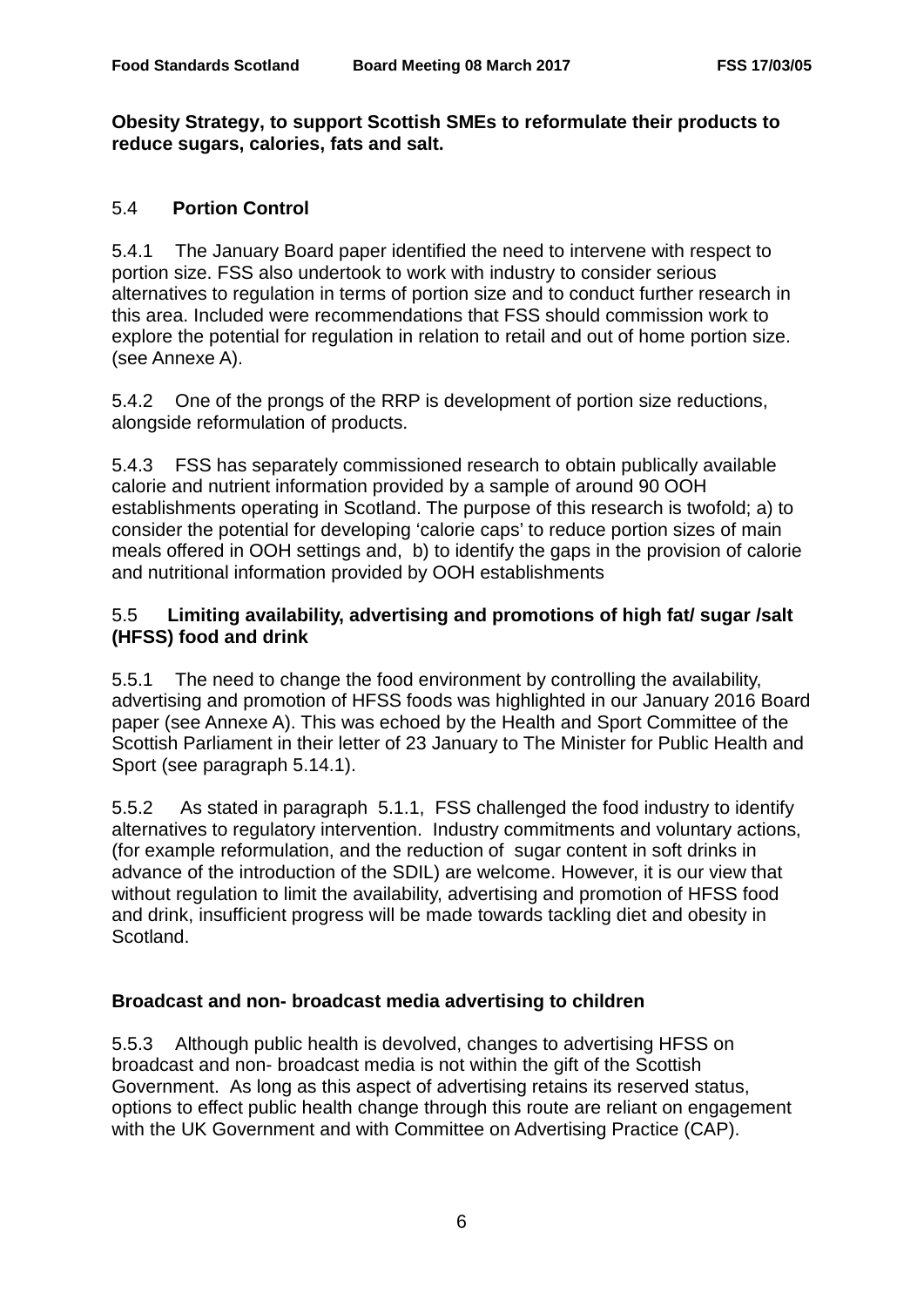5.5.4 Following consultation, in December 2016, CAP announced new rules banning the advertising of HFSS food or drink products across children's nonbroadcast media including, print, cinema and more significantly to online and across social media channels, which will take effect from 1 July 2017. This aligns rules applying to non-broadcast with existing rules on broadcast media.

5.5.5 This positive step is however offset by a retrograde one, to allow the use of licensed characters and celebrities to endorse products advertised to children under 11 years. Previously, the use of characters and celebrities could only apply to fresh fruit and vegetables. CAP uses a nutrient profiling model (NPM) to identify food and drink that can be advertised to children. However, the NPM used is out of step with current dietary recommendations for sugar and fibre. The use of licensed characters and celebrities will allow greater endorsement of products advertised to children, some of which will not support the achievement of current dietary recommendations. Our concern is that this practice will be firmly embedded in CAP before a new NPM is established.

5.5.6 FSS officials are fully engaged with PHE regarding their review of the NPM model and we expect the outcome will be aligned with current dietary recommendations. Presently CAP has given no commitment to adopt a revised NPM quoting, '*CAP will need to consider carefully whether any new model continues to achieve a proportionate regulatory balance, mindful of the evidence of advertising's limited impact on children's food preferences'.* We will continue to advocate that an appropriately revised NPM is adopted by CAP at the earliest opportunity. The proposed timescale for the review of the NPM is still under review and is due to be published on gov.uk at the end of February 2018.

5.5.7 Any food or drink product targeted at children under 16 will be subject to the new rule. However it is recognised that it may be difficult to determine the age of the audience when considering non-broadcast media. It will be incumbent on industry to demonstrate exemption from the rule by showing that less than 25% of the audience are under 16. Given this complexity, we are of the view that this should be subject to review once the regulations have had time to bed in to ensure food and drink advertising to children under 16 is appropriate.

5.5.8 FSS officials met with CAP representatives last October and, together with SG Health officials, again in January 2017 to set out dietary health issues in Scotland. We will maintain a constructive dialogue with CAP to ensure Scottish interests are taken account of when considering this regulatory framework for advertising and we will continue to contribute to the revision of the NPM. This work will continue, with a clear focus on ensuring diet and health priorities are fully taken into account of within this regulatory framework for food advertising.

# **Advertising and promotion within retail stores and OOH establishments**

5.5.9 A 2015 study commissioned by SG and conducted by the University of Stirling on the Impact of Food and Drink Marketing on Scotland's Children and Young People [\[http://www.stir.ac.uk/health-sciences-sport/research/groups/social](http://www.stir.ac.uk/health-sciences-sport/research/groups/social-marketing/projects/food/content/)[marketing/projects/food/content/\]](http://www.stir.ac.uk/health-sciences-sport/research/groups/social-marketing/projects/food/content/) provides strong evidence that marketing of HFSS products affects the purchasing behaviour of our children and young people.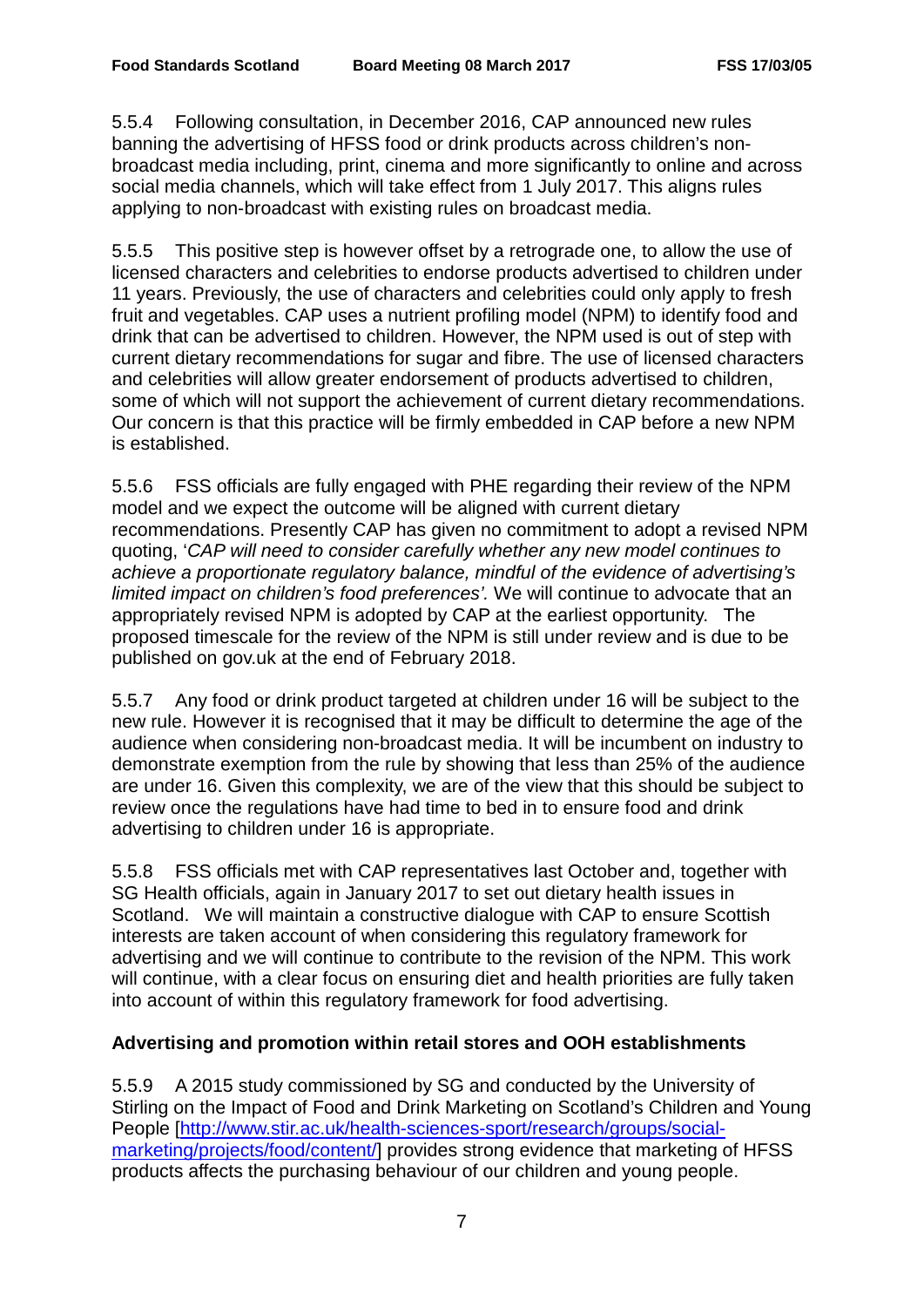Advertising within premises (retail or OOH) is excluded from the CAP regulatory framework, which means that consumers may be exposed to advertising within premises that would not meet standards regulated by CAP. If there is an intention that HFSS foods should not be marketed to children through broadcast and nonbroadcast media, there is a compelling argument that this should also apply to the way in which HFSS foods are promoted and advertised through price promotions and product placement within premises.

5.5.10 Given that in store advertising and promotion is not reserved then there is scope in Scotland to consider regulatory measures to improve the balance of promotions.

5.5.11 There are indications that retail price promotions on food and drink have recently reduced from 40% to 37%. We will confirm this with our next data acquisition from Kantar in Spring 2017 and will examine the data for any change to the balance of promotions towards healthier food and drink.

5.5.12 With respect to promotional activity within OOH establishments, FSS has commissioned a project to collect information on marketing and advertising activities across a spread of business types including quick service, retail cafes, coffee and sandwich shops.

5.5.13 We recognise the good progress made by some retailers, for example by removing confectionery placed at till points. However, a level playing field is required to ensure all manufacturers, retailers and OOH businesses align activity and act in unison to redress the overall balance of in store promotions. We believe that improving the balance of promotional activity towards healthier food and drink will require regulation, and to introduce regulation, it has to be demonstrated that regulation will be effective in achieving the policy objective, and that there will not be disproportionate burden on business.

5.5.14 However, our conclusion, from robust evidence, is that current voluntary approaches alone will not work. In 15 years we have made no progress towards reaching the Scottish Dietary Goals. Given the unsustainable current and future obesity prevalence, and the associated personal, societal and economic cost of continuing to fail to achieve change, the case must now be to justify **not** regulating.

5.5.15 The aim should be for a regulatory framework that is capable of adaptation as evidence emerges or once different classes of business have been supported in preparation for change. Development of such a framework should be the goal, and securing political support and agreement for overarching primary legislation to enable regulatory approaches the next step.

5.5.16 The timescale for agreeing and enacting primary legislation should be sufficient to allow detailed standards to be developed on the basis of emerging evidence, including on-going FSS research.

5.5.17 **We recommend that the regulation of promotions of HFSS food and drink within premises be taken forward as a priority. This should start with a full assessment of the current legislation (including and beyond food law) to**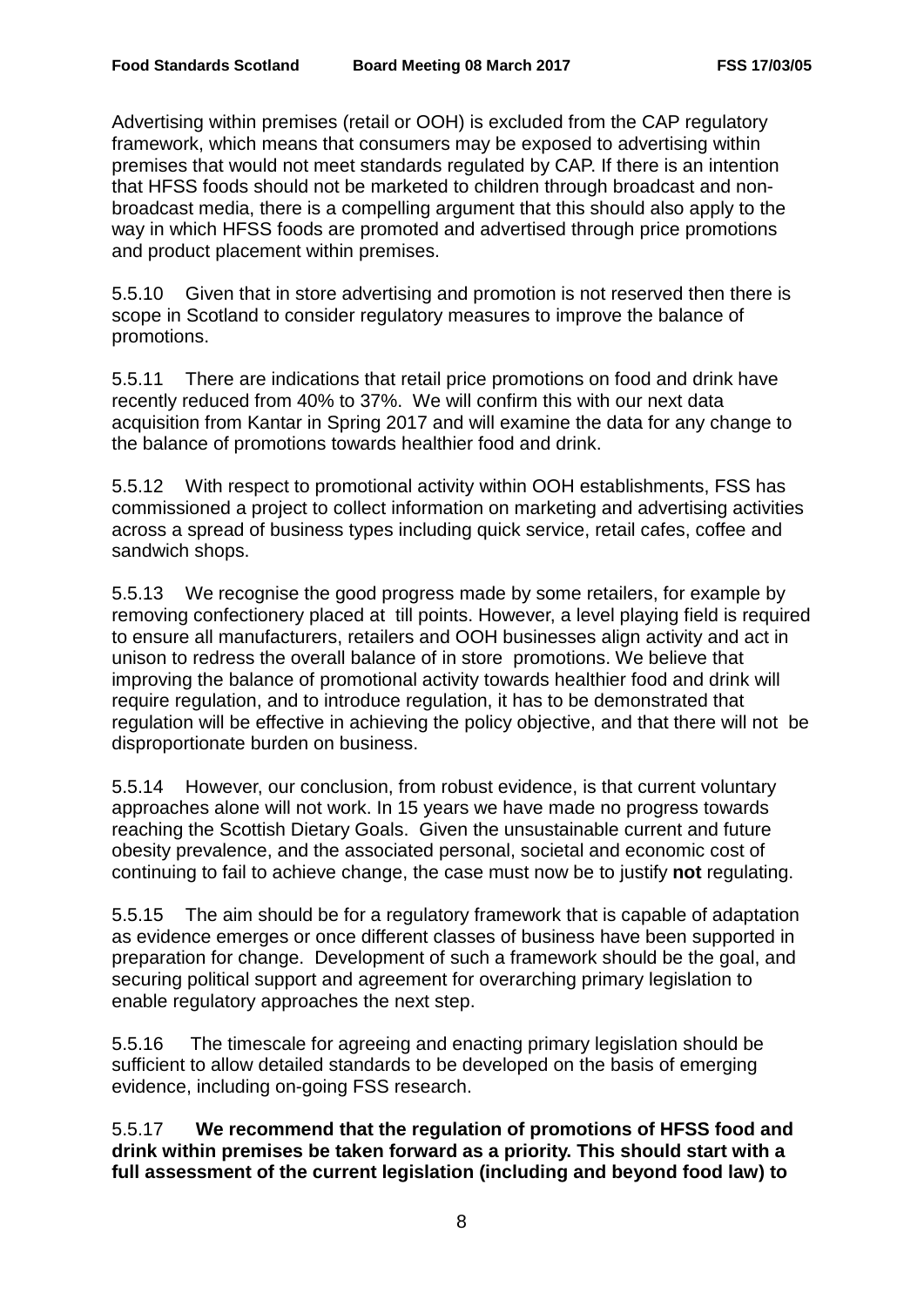# **establish the extent to which this could be used to regulate the food environment inside premises.**

# 5.6 **Location and density of food and drink provision**

5.6.1 Many of our cues to consume food and drink are derived from the environment around us. This includes environments within stores, as discussed above, and external environments where triggers to over-consume are influenced by the many OOH opportunities to access HFSS food and drink, coupled with a paucity of opportunity and incentives to access healthier options. Limiting access to HFSS food and drink and increasing access to healthier choices within local environments in Scotland is fundamental to changing social norms, reducing health inequalities and improving diet and health. Addressing sensory stimuli, such as cooking odours associated with the provision and preparation of HFSS foods, should also be considered.

5.6.2 We fully recognise and value the work community groups do to improve access to healthier food and to assist with cooking and growing healthier food, for example. However, there is also a need to explore the potential for regulation to reduce the provision of HFSS foods and increase provision of healthier options, particularly in areas of social deprivation.

5.6.3 The potential to explore additional local authority regulatory measures, such as through planning and licencing conditions, was included in the January 2016 Board paper. This covered the siting and density of food establishments and also whether the design of customer environments within establishments could be regulated through licensing conditions to better enable healthy choices and promote the availability of healthy alternatives.

5.6.4 FSS has recently initiated work to develop a Geographic Information System with a view to mapping and spatially analysing food establishment information. This will be connected to a new FSS Scottish National Database which will be a central hub for Local Authority Food Enforcement and registration Information. A spatial dataset will provide FSS with the evidence to overlay the density of certain classes of establishment and their relative proximities to other amenities, such as schools. The development of this system will assist us and others in policy development relevant to the external food and drink environment

# 5.6.5 In 2014, SG published Beyond the School Gate

[http://www.gov.scot/Publications/2014/05/4143/downloads] which contained advice on improving the food environment outside of schools. Included was consideration of the use of the Civic Government (Scotland) Act 1982 to introduce a condition/restriction on street traders licences. It also reported that at the time of publication, 14 authorities had placed a condition/restriction on traders licences to restrict their operation in the vicinity of schools.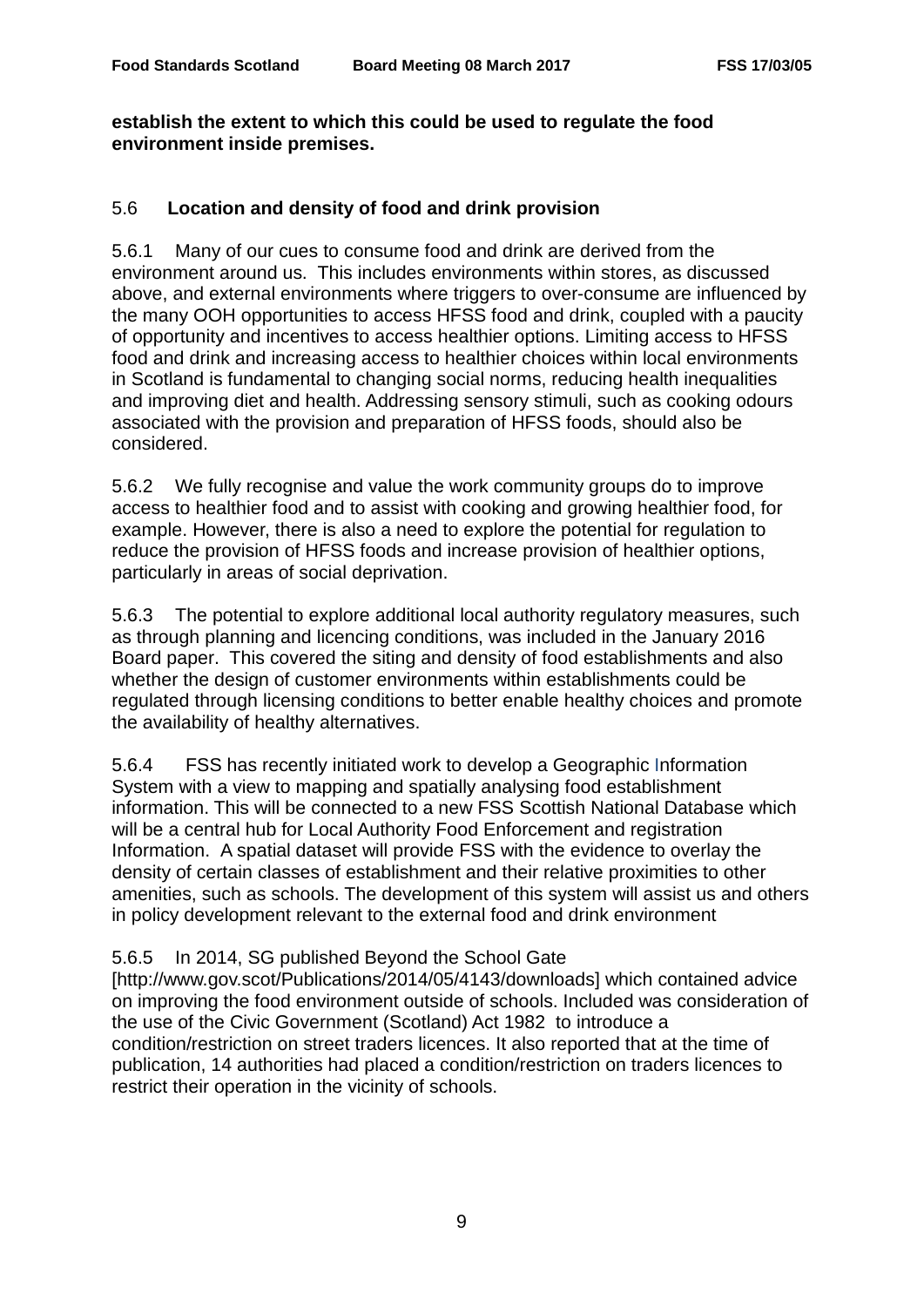5.6.6 Beyond the School Gate also provides advice on the potential for the planning system in Scotland to tackle the food outlets outside schools, though states that, as it stands, the planning system may not readily lend itself to this purpose.

5.6.7 The use of planning restrictions to regulate the siting of certain classes of outlet is being actively investigated in England and it seems appropriate that it should be further considered in Scotland, through discussion with others including SG, Local Authorities and COSLA.

5.6.8 The use of a scheme of selective licensing may provide the best means of targeting requirements to specific classes of food business. Such a scheme should also be capable of progressive development as standards applicable to the nature and scale of different types of food business are developed.

5.6.9 Regardless of whether regulation to improve the food and drink environment is brought about through new or existing legislation, the next step should be to establish workable standards as a basis for regulation. Establishment of standards ahead of any legislation would also inform businesses of the direction of travel and encourage voluntary change in the shorter term.

5.6.10 **We recommend that FSS works in partnership to promote, encourage and participate in the development of standards to regulate the food environment in Scotland.** 

5.7 **Collaboration with the Scottish Food Enforcement Liaison Committee (SFELC)**

5.7.1 SFELC [\[http://www.foodstandards.gov.scot/food-safety-standards/regulation](http://www.foodstandards.gov.scot/food-safety-standards/regulation-and-enforcement-food-and-feed-law/scottish-food-enforcement-liaison)[and-enforcement-food-and-feed-law/scottish-food-enforcement-liaison\]](http://www.foodstandards.gov.scot/food-safety-standards/regulation-and-enforcement-food-and-feed-law/scottish-food-enforcement-liaison) established a Diet and Nutrition Working Group in January 2016, demonstrating environmental health officers' appetite to be involved in this aspect of public health. However, we also understand that Local Authorities feel that Environmental Health Departments require advice from FSS regarding the science and evidence base and policy direction relating to diet and health.

5.7.2 FSS is represented on the SFELC working group whose aims are to help drive progress towards the Scottish Dietary Goals, improve access to and availability of healthy food and to improve consumer access to nutritional information within the local environment. The MenuCal pilot, referred to later in section 5.8.6 is being carried out through our collaboration with this group.

# 5.8 **Food and drink consumed OOH**

5.8.1 It is clear that the OOH environment in Scotland must be considered as part of the overall approach to improving diet and health. The sections above on reformulation, portion control, promotions, location and density of food establishments, together with insufficient consumer information on the food and drink served all highlight areas where there is scope for the OOH industry to improve.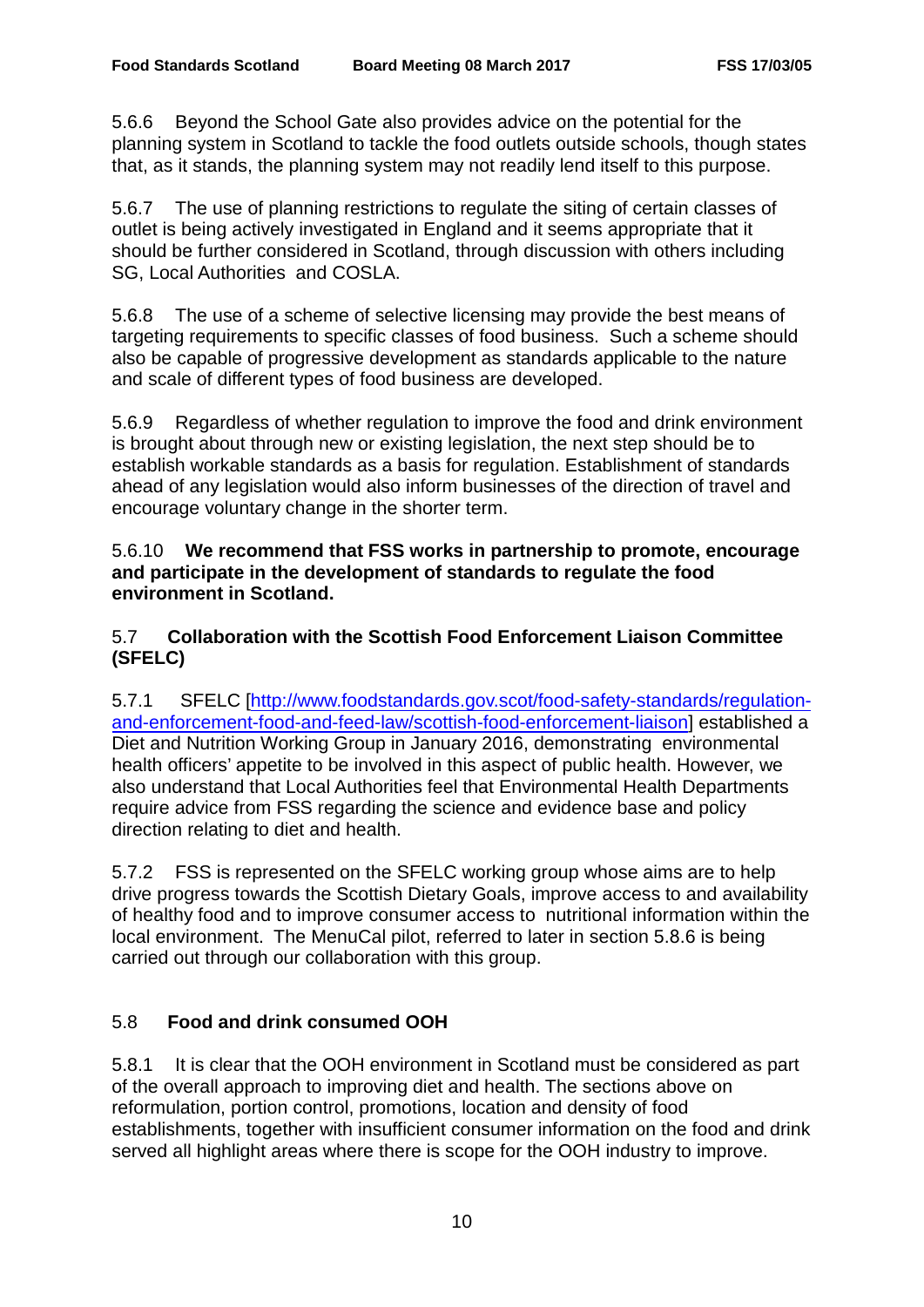5.8.2 Publication, in October 2016, of the NPD Crest report on the OOH landscape in Scotland [\[http://www.foodstandards.gov.scot/assessment-out-home-food-and](http://www.foodstandards.gov.scot/assessment-out-home-food-and-drink-landscape-scotland)[drink-landscape-scotland\]](http://www.foodstandards.gov.scot/assessment-out-home-food-and-drink-landscape-scotland) refocused our attention on the need to rebalance food and drink consumed OOH, which is currently skewed towards less healthy options.

5.8.3 We have written to and met with a number of large OOH businesses on the basis of our evidence, although disappointingly not all have responded or offered to arrange face to face meetings with us.

5.8.4 Larger businesses, for example those who employ nutritionists, are more likely to have the resource to analyse and adapt their recipes and provide nutritional information. These businesses should now step up and lead the OOH sector to rebalance its offering to consumers and make choosing healthier food much easier when eating out.

5.8.5 Many large OOH businesses already provide calorie information on menus, but not all. Therefore to level the playing field, there may be a case to consider mandatory calorie labelling.

5.8.6 We recognise that reformulation and the provision of calorie and nutrient information is harder for small OOH businesses and therefore we are currently piloting the use of MenuCal in collaboration with local authority enforcement officers. MenuCal is an online application, developed in the Republic of Ireland, where the development of calorie posting legislation is part of their Healthy Weight Action Plan [\[http://health.gov.ie/blog/publications/a-healthy-weight-for-ireland-obesity-policy-and](http://health.gov.ie/blog/publications/a-healthy-weight-for-ireland-obesity-policy-and-action-plan-2016-2025/)[action-plan-2016-2025/\]](http://health.gov.ie/blog/publications/a-healthy-weight-for-ireland-obesity-policy-and-action-plan-2016-2025/). This tool, which is free at the point of use, provides small businesses with a means to provide calorie information on their menus and to revise and reformulate their recipes, as necessary, to reduce calories. Newly developed business guidance for voluntary calorie labelling is also being piloted alongside MenuCal.

5.8.1 Given the growth in consumer spend on OOH visits, coupled with evidence that food and drink provided by this sector is skewed towards less healthy options, it is increasingly important that the OOH sector contributes positively towards the achievement of the Scottish Dietary Goals (see recommendation at paragraph 5.10.3 below).

# 5.9 **Public sector food**

5.9.1 It remains our view that food and drink served within the Scottish public sector should provide a positive example and set the standard for healthy eating. Hospitals, other health care establishments and schools are priorities because of the large number of people who access food and drink in these settings. By providing an example of healthy eating, they have the opportunity to positively influence personal and family food choices and contribute to changing social norms.

5.9.2 Adoption of the Healthy Living Award by Health Boards to raise standards in catering for staff and visitors in health care settings and development of a Health Care Retail Standard are important steps towards achieving the aim of the public sector being an exemplar for dietary health.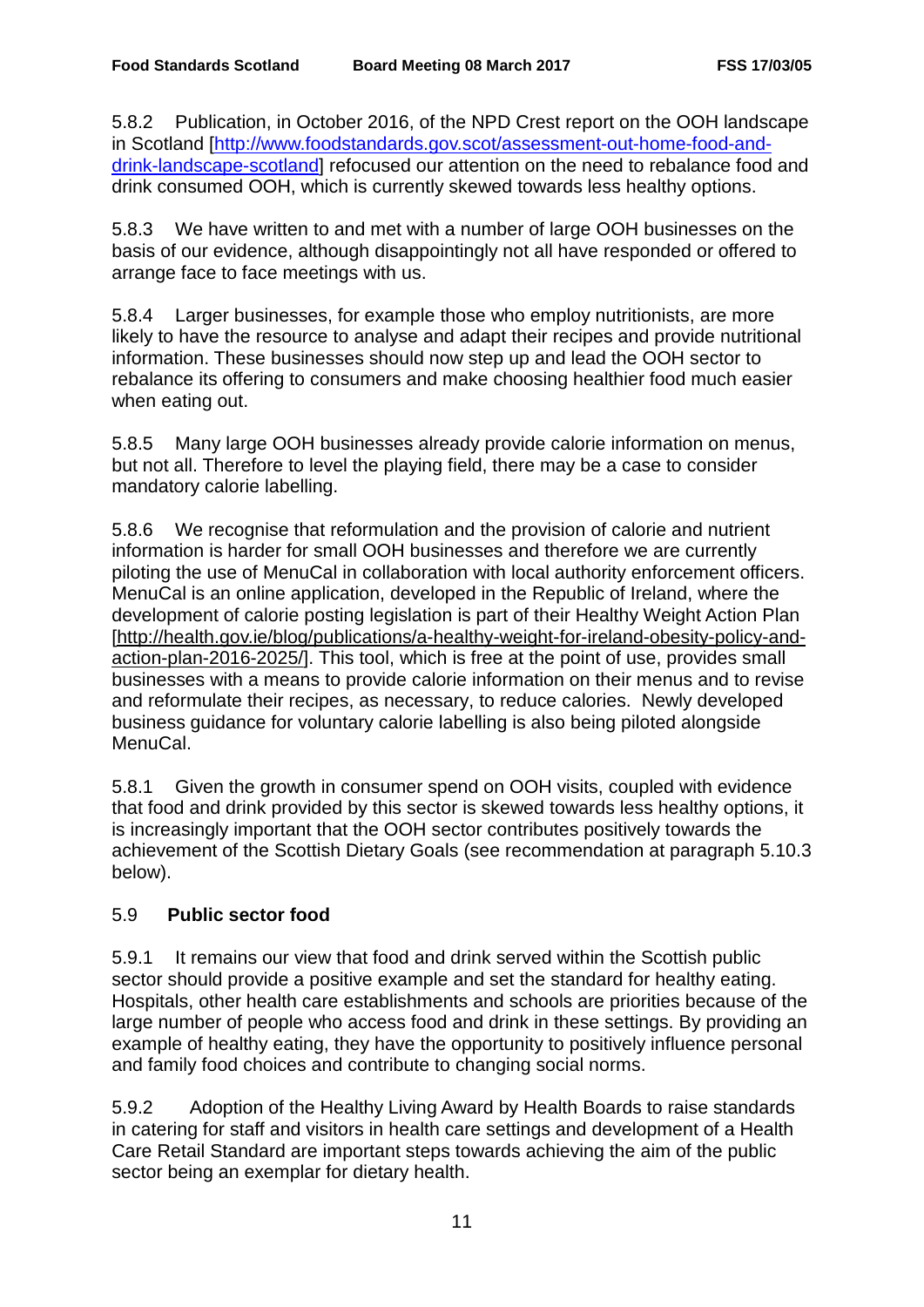5.9.3 Any proposals to set (non- clinical) nutritional standards in health care, or other public sector settings, should be fully aligned with the FSS remit and advice to ensure consumers always receive consistent messages with respect to healthy eating.

5.9.4 Schools are also key to providing an example of healthy eating for children and families. Following the Board paper of 15 December 2015 **[**<http://www.foodstandards.gov.scot/fss-board-meeting-09-december-2015>**]**, FSS Chair wrote to the Minister for Public Health to advise that policies aligned with the Scottish Dietary Goals, including school food regulations, be strengthened to reflect the current recommendations for sugars and fibre.

5.9.5 In November 2016, John Swinney, Deputy First Minister, instructed SG officials to set up a technical working group to complete a first stage review of the school food regulations in light of the manifesto commitment<sup>[1](#page-11-0)</sup> on school fruit (see below) and recent changes to the Scottish Dietary Goals on the advice of FSS.

5.9.6 FSS officials together with NHS Health Scotland (NHS HS) and Education Scotland staff have been invited to join a small technical group advising Ministers of the revisions. The group is supported by officials from the Support and Wellbeing Unit within SG Learning Directorate who have policy responsibility for school food provision and food education.

# 5.10 **Overarching strategy for OOH**

5.10.1 While there are existing policies and initiatives designed to address healthy eating OOH, a new strategic approach which reflects the full scope of improvement required in the OOH sector is warranted.

5.10.2 An overarching strategy, encompassing public and private sectors and large and small businesses, should be developed, in collaboration with SG and NHS HS partners, with a view to aligning and progressing work in this area to address the following issues:

- the current skew towards less healthy options;
- provision of consumer information (e.g. calorie labelling);
- excessive portion sizes;

 $\overline{\phantom{a}}$ 

- the promotion of HFSS food and drink;
- provision of HFSS food and drink and density of premises selling HFSS foods in local environments; and,
- introduction of nutrition standards for public sector procurement.

<span id="page-11-0"></span><sup>1</sup> *Manifesto commitment - School food regulations will be reviewed to make sure all primary school children have access to at least 5 of their '5 a day'.'*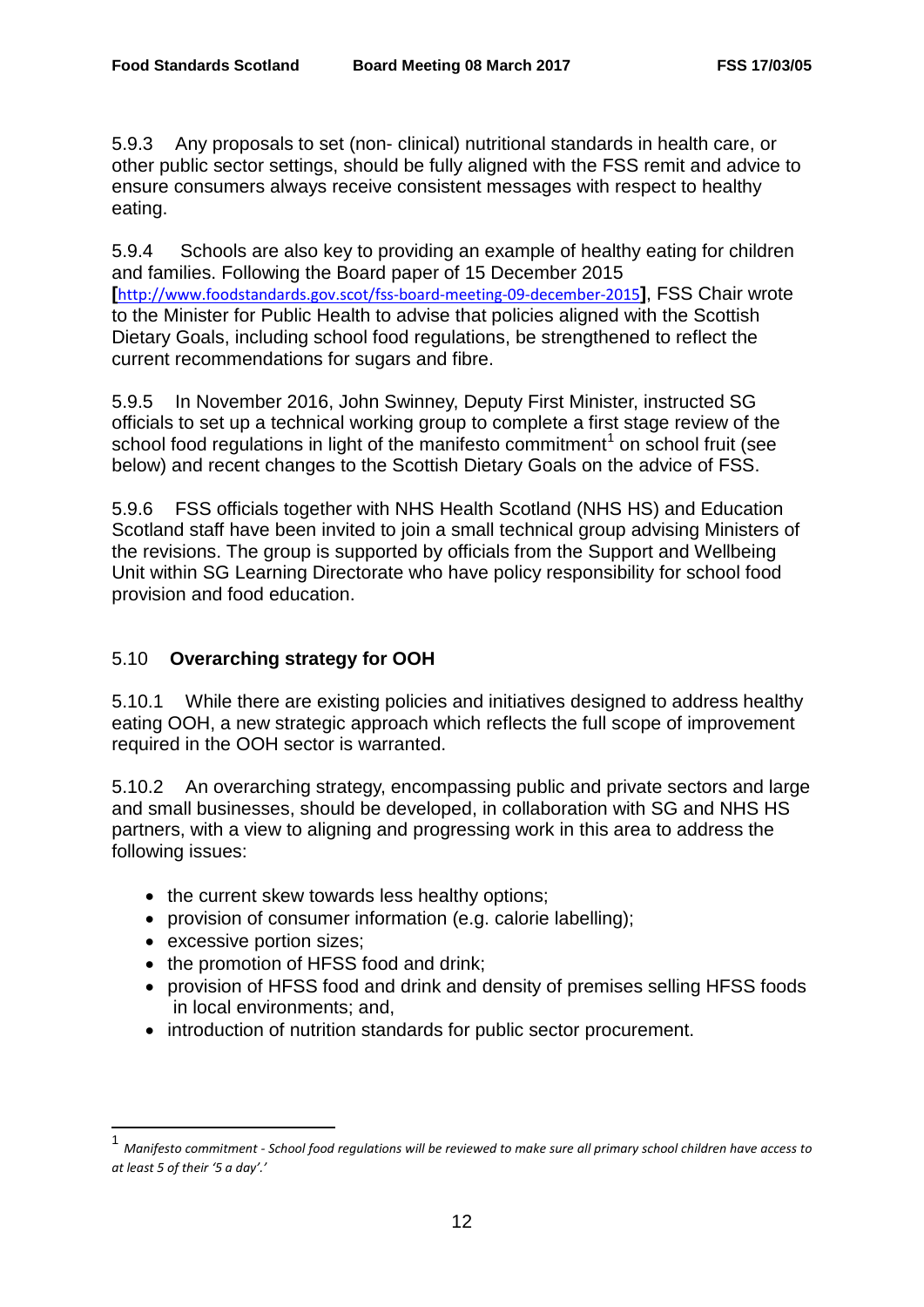# 5.10.3 **We recommend an overarching OOH strategy for Scotland be developed by FSS, SG and NHS Health Scotland and be considered for inclusion in the forthcoming SG Diet and Obesity Strategy.**

# 5.11 **Consumer engagement**

5.11.1 FSS's first Healthy Eating campaign ran in September 2016 on TV, outdoor and digital advertising, and via a press partnership, radio promotion, social media, and field marketing.

5.11.2 The focus for the campaign was based on evidence presented in our December 2015 report, The Scottish Diet: It Needs to Change in which we highlighted the negative impact of discretionary foods and drinks on the Scottish diet. [\[http://www.foodstandards.gov.scot/scottish-diet-it-needs-change\]](http://www.foodstandards.gov.scot/scottish-diet-it-needs-change)

5.11.3 The campaign was developed using bespoke qualitative research which aimed to find the most effective means of motivating behaviour change amongst parents and encouraging them to reduce the volume of 'discretionary' foods they and their children consume: unhealthy snacks and treats, which contribute excess calories fats and sugars into the Scottish diet.

5.11.4 The campaign's disruptive approach hit a nerve with the target audience (C1C2DE) parents of children aged 2-15). The evaluation of the campaign which was carried out independently by TNS as an online survey amongst a 300-strong sample of the target audience, showed the campaign overall to be effective. In summary, the topline findings were:

- 35% of the target audience were spontaneously aware of the campaign;
- Overall reach at 43% for TV (i.e. those people who remembered having seen the campaign upon prompting) is a strong result based on comparatively low campaign spend and the short length of campaign activity;
- Of those who had seen the campaign prior to the evaluation, 72% reported that they were motivated to change behaviour. Those who were not already felt that they and their children had a healthy diet and did not snack too frequently. The campaign landed best with those already considering change;
- Campaign message understanding was high at 86% with the core messages about the potential long-term impact of the cumulative effect of unhealthy snacking landing well, alongside the critical message regarding cutting down on discretionary foods;
- 55% of respondents felt more strongly than they did prior to seeing the campaign about why they should reduce unhealthy snacks/treats; and,
- 71% of those who had seen the campaign prior to the research claimed to have gone on to take some kind of action as a result, including buying fewer unhealthy snacks/treats, swapping a snack or drink for a healthier option and choosing and looking for snacks with less sugar/fat.

5.11.5 The campaign performed well on those measures which demonstrate whether the campaign will be noticed and assimilated into the long-term memory: novelty value, whether it has made an affective (emotional) impact and relevancy.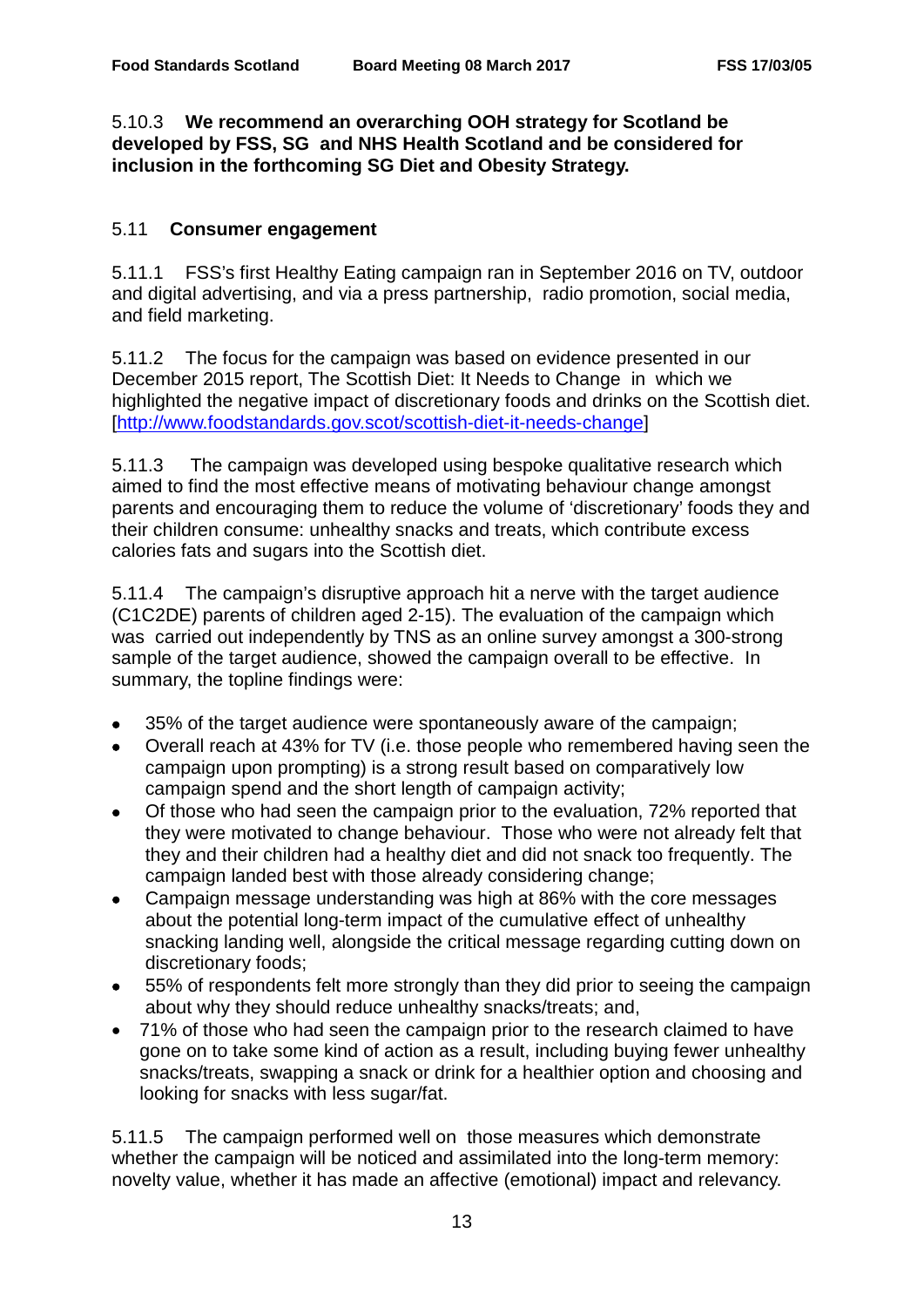The campaign was particularly strong in making an emotional connection with those who saw it, making it more likely to result in behavioural change than a simple public information campaigns.

5.11.6 Whilst a new social marketing campaign may have an immediate and potentially long-term effect on behaviour, we would not expect to see any significant movement in long-held, ingrained attitudes after the first burst of activity of a new campaign. Nevertheless most of the attitudes held by the target audience in relation to diet and snacking were found to be nudging in a positive direction after the campaign.

5.11.7 To maximise consumer impact and ensure best value for money, the campaign is being re-run in March 2017 and this second burst of campaign activity will be evaluated and compared with the findings above.

# 5.12 **Public awareness of FSS diet & nutrition remit**

5.12.1 In November/December 2016 the third wave of our biannual Food in Scotland Consumer Attitudes Survey of a representative sample of the Scottish population provided evidence that consumer awareness of and trust in FSS has increased. Consumer awareness and understanding of FSS's specific role within the diet and nutrition landscape has also increased. For example, 47% of people in Scotland believe that FSS has the necessary expertise to help people in Scotland eat healthily. This is an increase of 6% in the space of a year. A further 28% of people in Scotland are aware that FSS has responsibility for promoting and enabling healthy eating in Scotland, again up 6%.

# 5.13 **Consumer messaging and behaviour change**

5.13.1 Alongside prioritising the need for changes to the food environment, the January 2016 paper also recognised the role individual behaviour change has to play in dietary improvement. In December 2016 Dr Julia Allen from the University of Aberdeen presented a paper to the Board which generated considerable interest and discussion. Officials now plan to follow this up with further discussion to encourage behaviour change, both from the perspective of developing interventions and modifications to the food environment, and through improved consumer messaging to assist consumers take personal responsibility for their diet and health.

# 5.14 **A growing political consensus for change**

5.14.1 In December 2016, the Scottish Parliament's Health and Sports Committee held a short enquiry into obesity. Based on the evidence considered, the convener wrote to the Minister for Public Health and Sport on behalf of the Committee on 23 January supporting a bold approach to the new obesity strategy [\[http://www.parliament.scot/S5\\_HealthandSportCommittee/Inquiries/Letter\\_to\\_SG\\_FI](http://www.parliament.scot/S5_HealthandSportCommittee/Inquiries/Letter_to_SG_FINAL_-_no_signature.pdf) NAL - no signature.pdf]. The Committee considered the central role the food environment plays in shaping consumption and recognised the significance of placement as part of successful promotion. It considered it essential for SG to look 'to tackle price, promotion, place and product to the extent possible through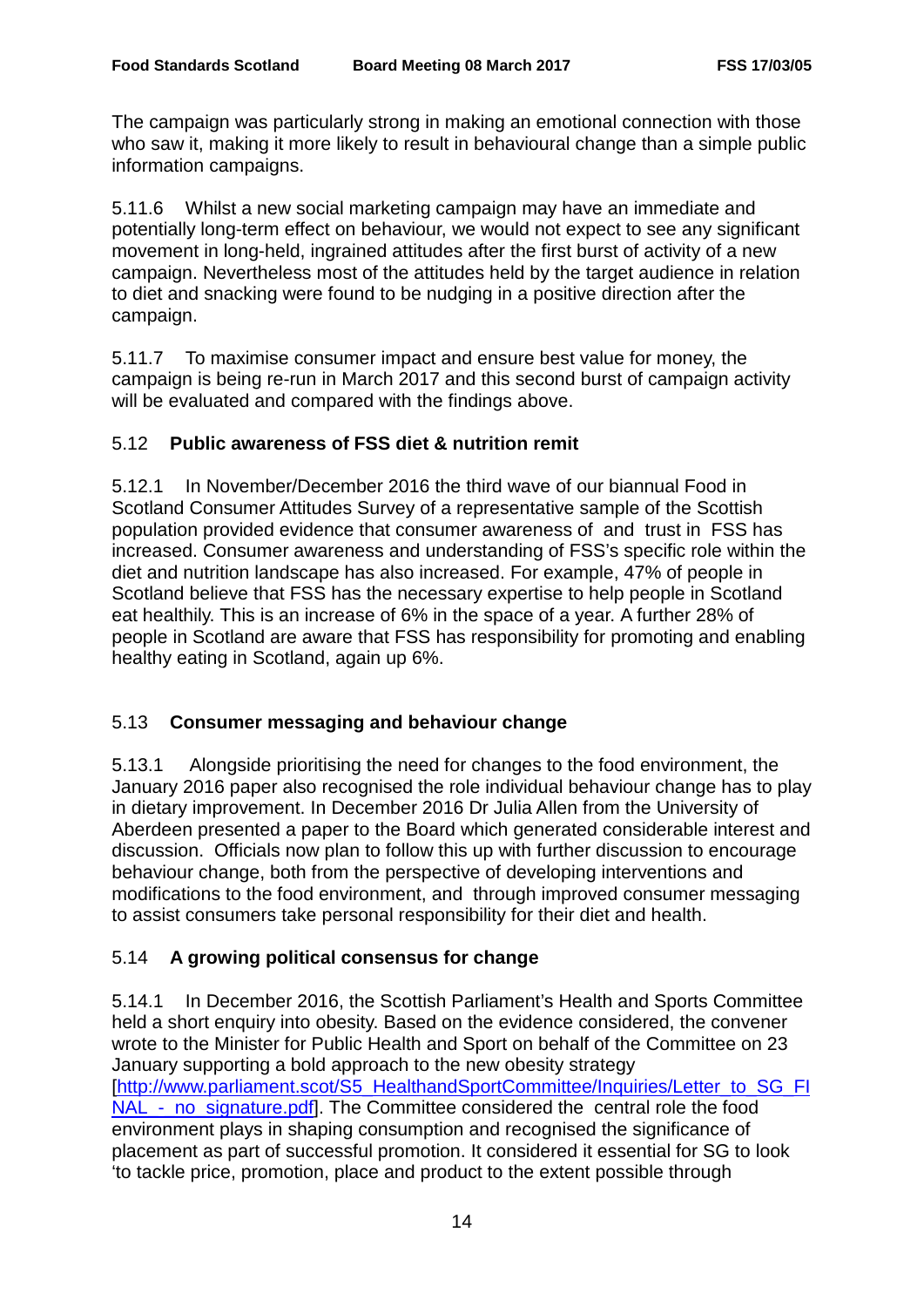regulation and fiscal control'. It suggested that this may, for example, '*be through changes to rules surrounding price and promotion of unhealthy foods as was done with alcohol and multipack sales'*. Furthermore it recognised that this '*could also be achieved by regulations on the placement of products within shops to stop the unhealthy choice being placed on rotunda displays where they are more likely to be selected'*. It is interesting to note that the letter concludes by intimating that the Committee discussed consideration of a Committee Bill covering obesity.

5.14.2 The political landscape has shifted significantly in the UK and Scotland in the direction of increased willingness for significant and tangible change to improve dietary health. SG's intention to consult on a new Diet and Obesity Strategy this year represents an important opportunity for FSS to contribute to its development with dietary aims aligned with those agreed by the Board in January 2016. The proposed Good Food Nation Bill and the possibility of a Committee Bill covering obesity provide specific and relevant opportunities in the legislative process for SG to consider new primary powers to improve dietary health.

# 6. **Conclusions and table of recommendations**

6.1 Over the past year, there has been considerable change across the political landscape relating to diet and obesity. FSS has provided strong leadership and gained recognition and respect for setting the direction for dietary change in Scotland. In progressing our work in diet and nutrition, we will strive to maintain and enhance our standing as an evidence-based organisation known and trusted for putting the consumer first.

6.2 We have done much to raise awareness of the issue of poor dietary health in Scotland and we are encouraged by the growing political consensus around the need for action to tackle the food environment. In our view, without regulation to create a level playing field for industry, we face the prospect that insufficient progress will be made to avoid serious and unsustainable future burdens on our NHS and the wider Scottish society.

6.3 Our evidence shows that in Scotland OOH provision is skewed towards less healthy options. With indications that OOH is a growing market sector we need to act now to ensure OOH businesses provide healthier food and drink options for consumers when they are out and about. We have emphasised the need for the impact of the OOH market to be fully considered within the mix of measures required for health improvement and we have proposed an overarching OOH Strategy for Scotland be developed to coordinate and strengthen actions.

6.4 Dietary Guidelines for Scotland remain a priority as identified in the FSS Corporate Plan. The introduction and dissemination of the new Eatwell Guide represents a significant keystone for this piece of work. Our intention remains that the Guidelines, while being closely aligned with current dietary advice, will also explore cultural and psycho-social aspects of consumption and challenge some of the social norms and habits, for example our perceived need to snack or graze throughout the day.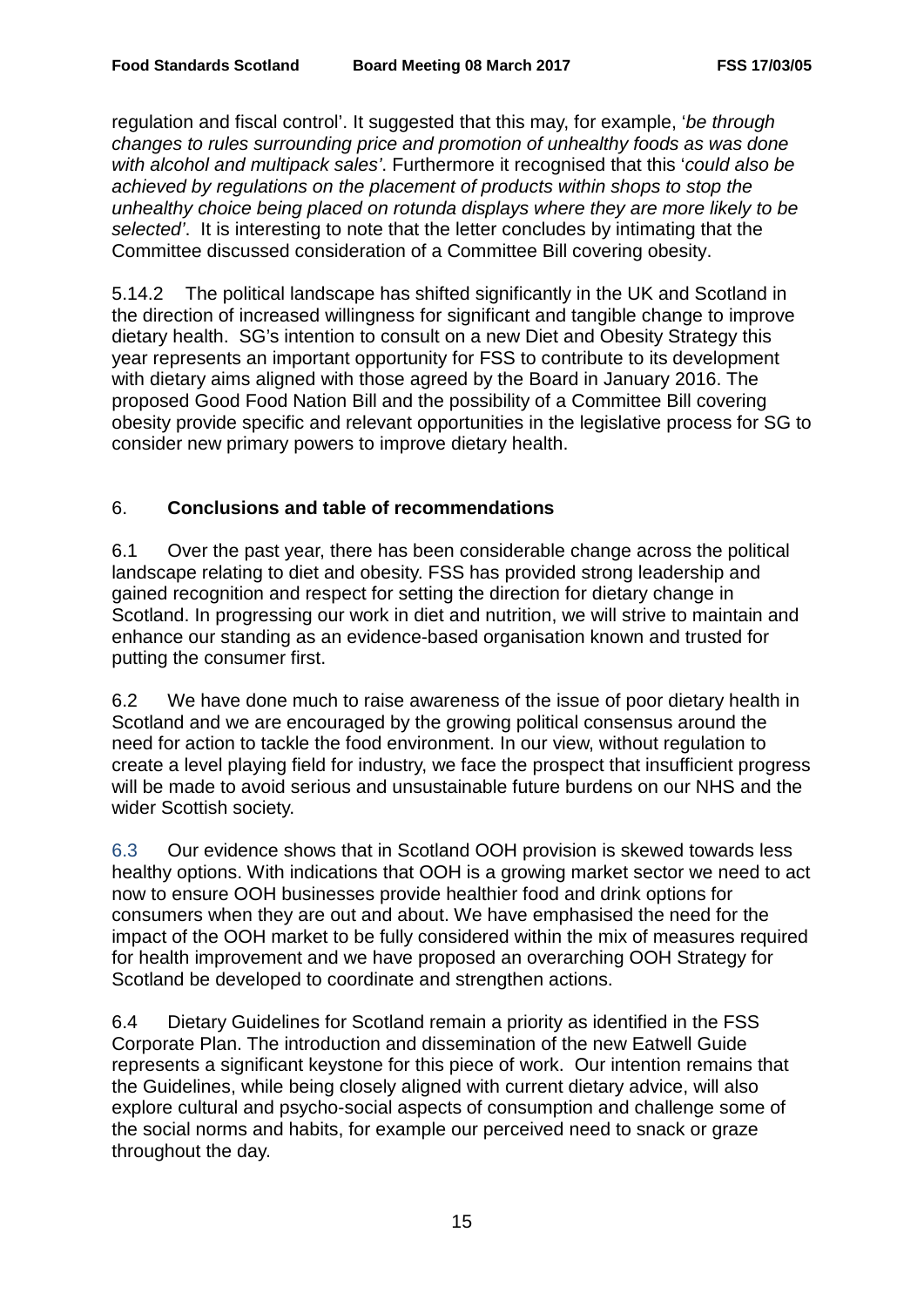6.4.1 14 months after the publication of our paper to the Board in January 2016, we have successfully raised awareness of the case for action on the Scottish diet. In doing so, we have engaged with representatives of the food industry and have collaborated with our partners. The publication of the UK Government's COAP and the announcement of a SDIL herald changes to food and drink products available across the UK. However these measures alone will not address diet and obesity in Scotland and our primary task now is to build on engagement to support, encourage and drive effective action needed to help us meet the Scottish Dietary Goals and to seek opportunities to regulate the obesogenic food environment.

# 6.5 **Summary of recommendations**

| <b>Number</b><br>(para) | <b>Recommendations</b>                                                                                                                                                                                                                                                                                                                                                   |
|-------------------------|--------------------------------------------------------------------------------------------------------------------------------------------------------------------------------------------------------------------------------------------------------------------------------------------------------------------------------------------------------------------------|
| 1<br>(5.1.2)            | Industry work stream: we recommend that FSS positively supports<br>the industry forum established in December 2016 and encourages<br>industry to take this work stream forward as a matter of urgency.                                                                                                                                                                   |
| $\mathbf{2}$<br>(5.3.5) | Support for SMEs: we recommend that FSS works with the SG to<br>develop proposals, to be included in the forthcoming SG Diet and<br>Obesity Strategy, to support Scottish SMEs to reformulate their<br>products to reduce sugars, calories, fats and salt                                                                                                                |
| 3<br>(5.5.17)           | Regulation of promotions: we recommend that the regulation of<br>promotions of HFSS food and drink within premises be taken<br>forward as a priority. This should start with a full assessment of the<br>current legislation (including and beyond food law) to establish the<br>extent to which this could be used to regulate the food environment<br>inside premises. |
| 4<br>(5.6.10)           | Development of standards: we recommend that FSS work in<br>partnership to promote, encourage and participate in the<br>development of standards to regulate the food environment in<br>Scotland. In taking this forward we will engage with COSLA.                                                                                                                       |
| 5<br>(5.10.3)           | Development of an OOH strategy: we recommend an overarching<br>OOH strategy for Scotland be developed by FSS, SG and NHS<br>Health Scotland and be considered for inclusion in the forthcoming<br>SG Diet and Obesity Strategy.                                                                                                                                          |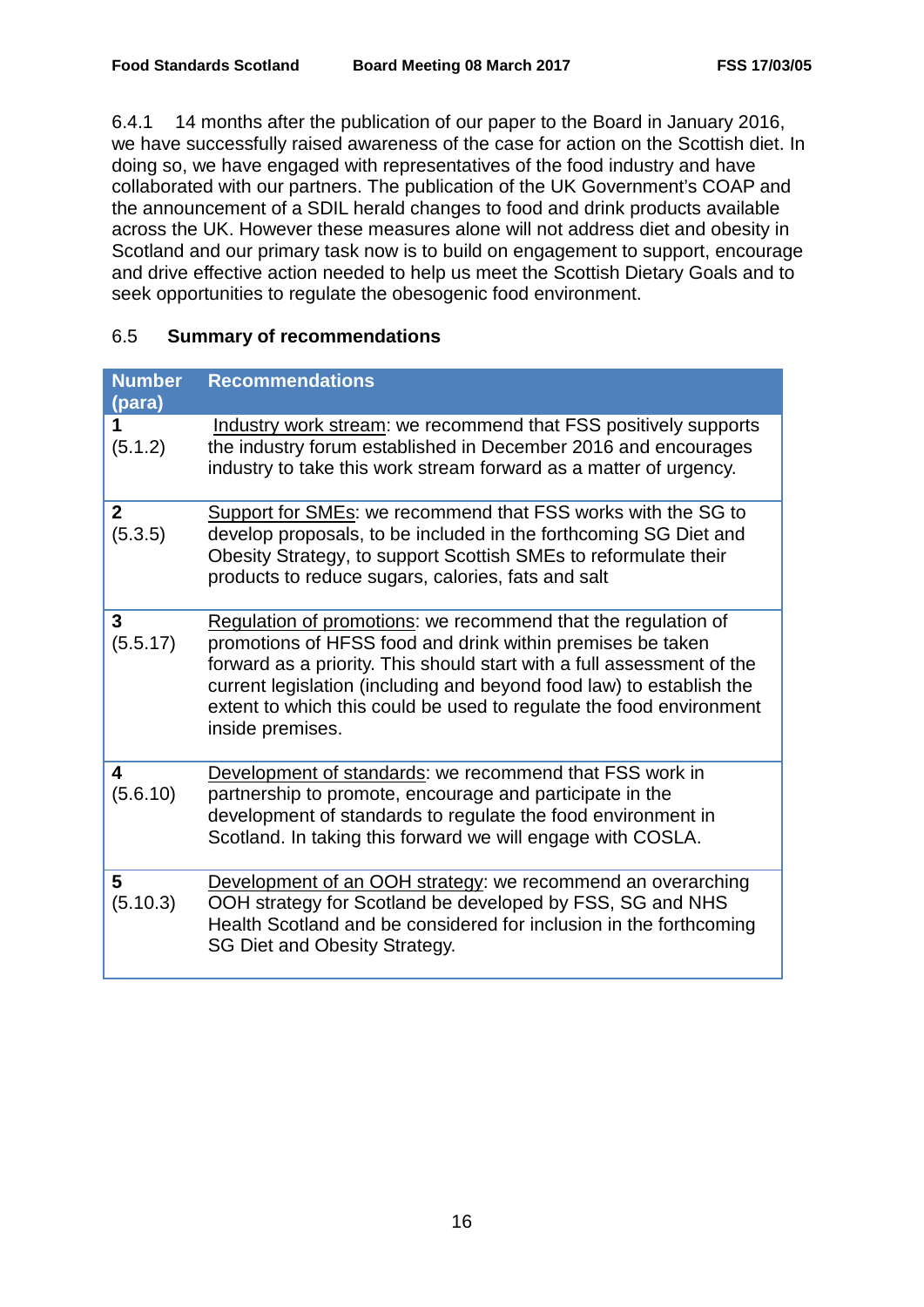# 7. **FSS Resourcing**

7.1 In January 2016, we highlighted the importance of partnership working and over the year we have made significant efforts to progress and maintain this. In addition, our workload has significantly increased in line with interest in the January 2016 paper and increased interest and activity resulting from UK developments. For example, staff resource is committed to ensuring that Scottish interests are fully represented with respect to the PHE development and implementation of the RRP and the new NPM.

7.2 Adjacent to the work and progress outlined in this paper, we have continued to maintain our dietary surveillance programme which is essential to the evidence base to support policy development.

7.3 In accordance with our remit from Scottish Ministers, the provision of expert advice on diet and nutrition is widely called upon and remains a clear focus for us and which, for example, has required significant resource with respect to folic acid fortification, and will now require our input and expertise in relation to school food regulations. Going forward, we envisage additional new strands of work will be necessary to support development of standards and regulatory proposals.

# 8. **Risks and mitigation**

An update on risks and mitigations, identified in January 2016, is provided in Annexe C. A new risk has been added, in recognition of the possible resource implications of BREXIT, which in turn, may impact on our ability to fully deliver on FSS Strategic Outcome3 – Consumers Have Healthier Diets. (See FSS Board paper 17/03/07: Initial consideration of consumer interests associated with exiting the European Union)

# 9. **The Board is asked to:**

- **Discuss and provide a view** on the review of work to date; and,
- **Discuss and provide a view** on the recommendations summarised in paragraph 6.5.

Authors: Heather Peace, Gillian Purdon, Peter Midgley

Contact details: Heather.Peace@fss.scot Tel: 01224 285142

Date: 03 March 2017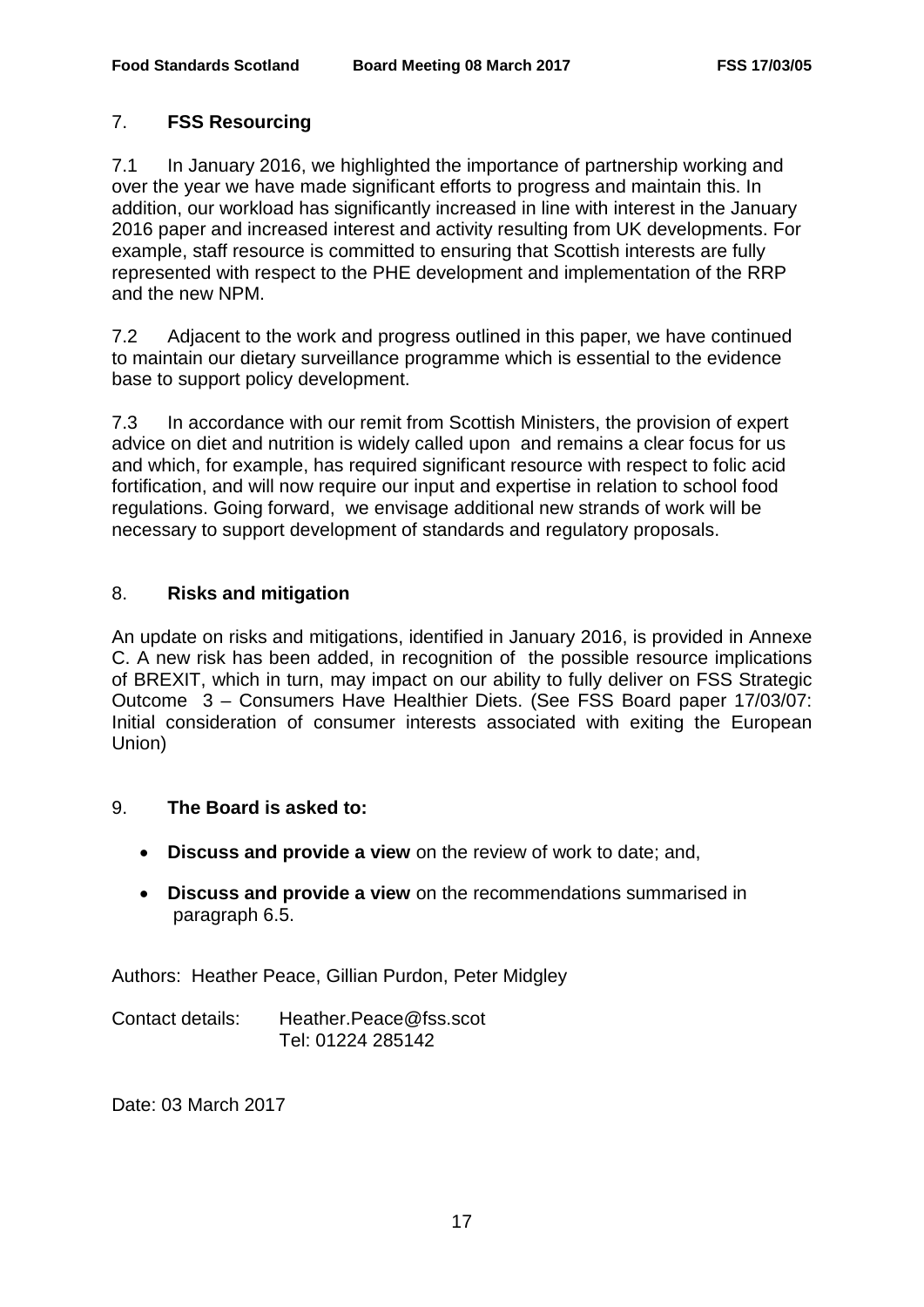# **ANNEXE A: Proposed range of actions to improve dietary outcomes in line with Scottish Dietary Goals (SDG)**

|                                      |    | Recommendations The board is asked to agree:                                                                                                                                                                                                  | <b>Section</b><br>in paper |
|--------------------------------------|----|-----------------------------------------------------------------------------------------------------------------------------------------------------------------------------------------------------------------------------------------------|----------------------------|
| 1 - General                          | a) | To note that FSS officials will report back to the board<br>on an appropriate implementation and governance<br>framework for delivery of changes to improve the<br>Scottish diet.                                                             | 1.2                        |
|                                      | b) | FSS officials and Board members should engage<br>with all political parties to help build consensus and<br>support to address the current situation in Scotland                                                                               | 6.2.2                      |
| $2 -$ Price and<br><b>Promotions</b> | a) | That FSS should work with industry on meaningful<br>alternatives to regulation for the promotion of<br>discretionary foods and recommend this approach to<br><b>Ministers</b>                                                                 | 7.1                        |
|                                      | b) | Give industry 12 months to propose evidence based<br>measures to re-balance promotions for<br>implementation within a reasonable time frame                                                                                                   | 7.1                        |
|                                      | C) | That FSS should explore areas where improvements<br>have been made and assess where regulation is<br>required to create a level playing field                                                                                                 | 7.1                        |
|                                      | d) | To recommend to SG Ministers that FSS<br>commissions further work to explore how and where<br>regulation might be most effective with regard to<br>rebalancing promotions in favour of healthier food<br>and drink                            | 7.1                        |
| 3 - Portion size<br>reductions       | a) | That FSS commission further work to explore the<br>potential for regulation in relation to retail and out of<br>home portion size                                                                                                             | 7.2                        |
|                                      | b) | That FSS should work with industry on serious<br>alternatives to regulation                                                                                                                                                                   | 7.2                        |
| 4 - Advertising<br>and Marketing     | a) | To recommend to Scottish ministers that they<br>continue to argue strongly to UK Government<br>ministers for restrictions on children's advertising and<br>to include the introduction of advertising restrictions<br>on non-broadcast media. | 7.3                        |
|                                      | b) | That FSS officials develop, support and explore<br>mechanisms to recognise good business practices<br>(particularly SMEs) in terms of marketing and<br>provision of consumer information.                                                     | 7.3                        |
| 5 - Reformulation                    |    | Agree that the current voluntary approach to<br>reformulation should continue but be revised to<br>include more challenging time-bound targets                                                                                                | 7.4                        |
| 6 - Taxation                         | a) | To recommend to SG Ministers that SG and FSS<br>officials actively consider how a sugar tax may be<br>introduced and at what rate.                                                                                                            | 7.5                        |
|                                      | b) | Give industry a 12 month period to come up with an<br>alternative acceptable solution to a sugar tax to<br>reduce sugar purchase from current levels.                                                                                         | 7.5                        |
| 7 - Empowering<br>consumers          |    | That FSS commission research to identify the most<br>effective means of influencing public opinion in                                                                                                                                         | 7.7                        |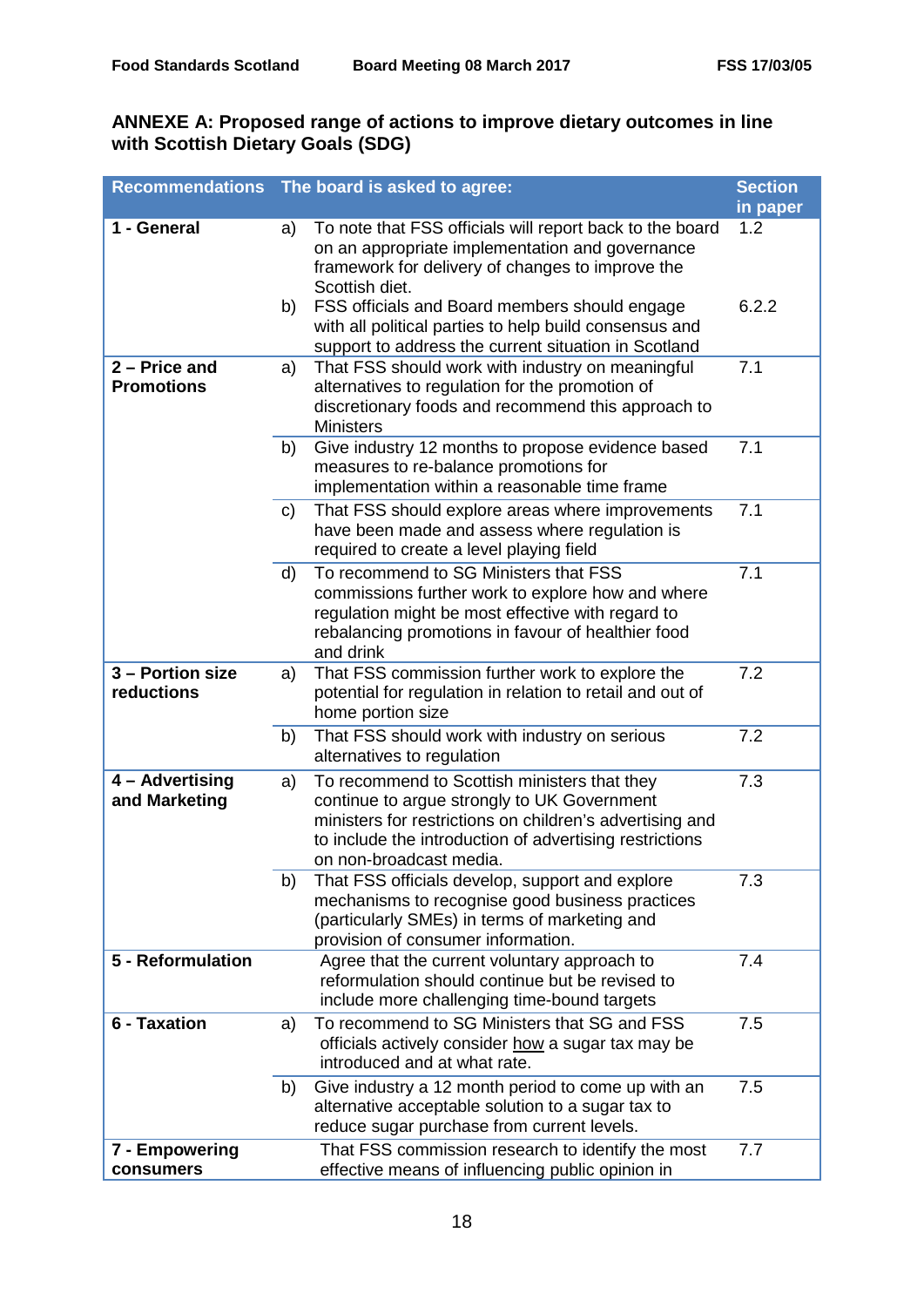|                                                              | favour of action on diet.                                                                                                                                                                           |      |
|--------------------------------------------------------------|-----------------------------------------------------------------------------------------------------------------------------------------------------------------------------------------------------|------|
| 8 - Public<br>information<br>campaigns                       | That future communications and marketing activity<br>should be targeted and use a segmented approach<br>where that makes sense to do so, thus addressing<br>the different needs of different groups | 7.8  |
| 9 - Education on<br>diabetes                                 | That FSS should work with key stakeholders to raise<br>public awareness of the consequences of Type II<br>diabetes                                                                                  | 7.10 |
| 10 - Affordability<br>and acceptability<br>of a healthy diet | That FSS work with partners to address the issues<br>of affordability and acceptability of a healthy diet                                                                                           | 7.11 |
| 11 - Provision of<br>consistent dietary<br>messaging         | That FSS in collaboration with partners, develop<br>dietary guidelines for Scotland.                                                                                                                | 7.13 |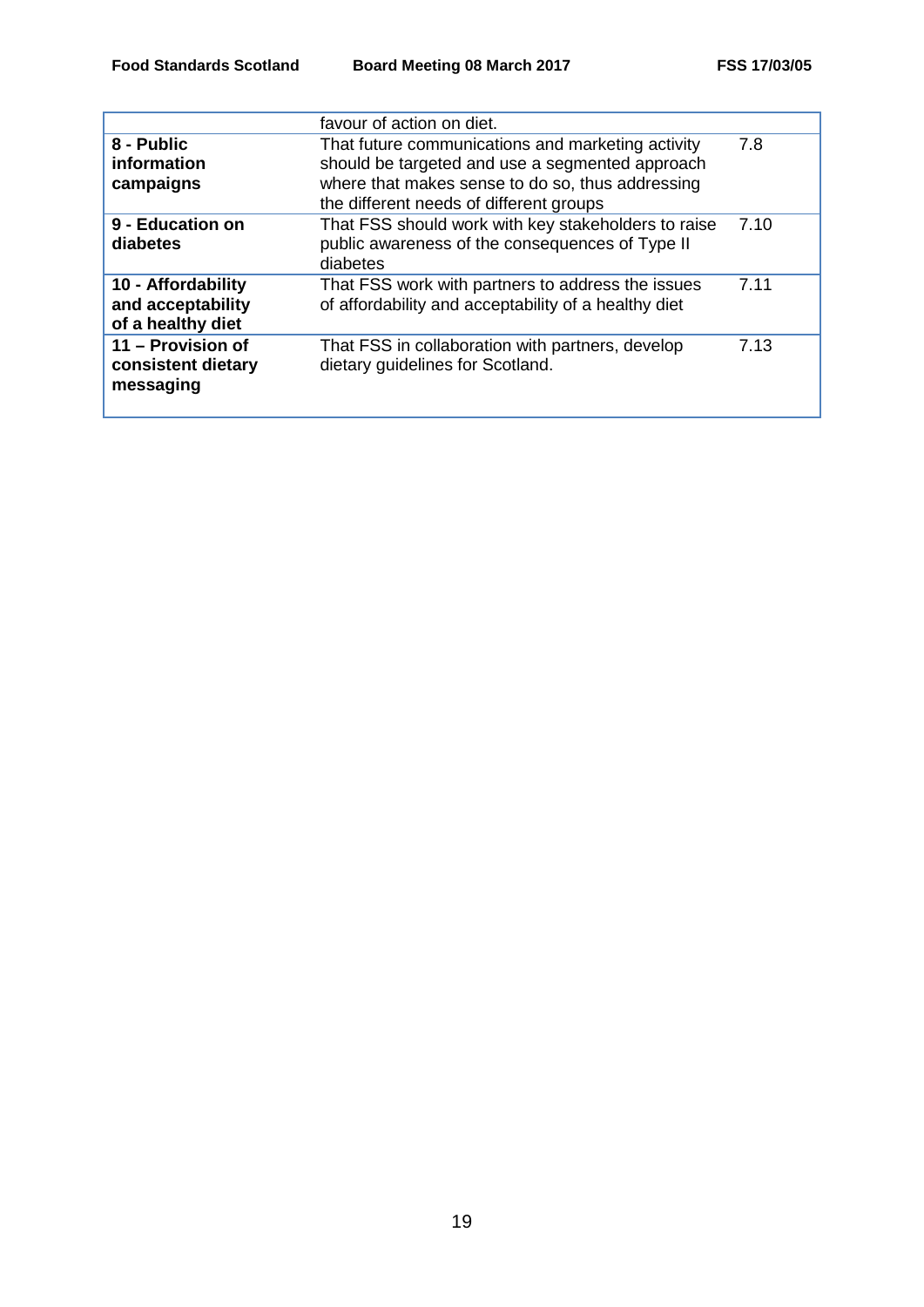

# **ANNEXE B: Obesity statistics for Scotland**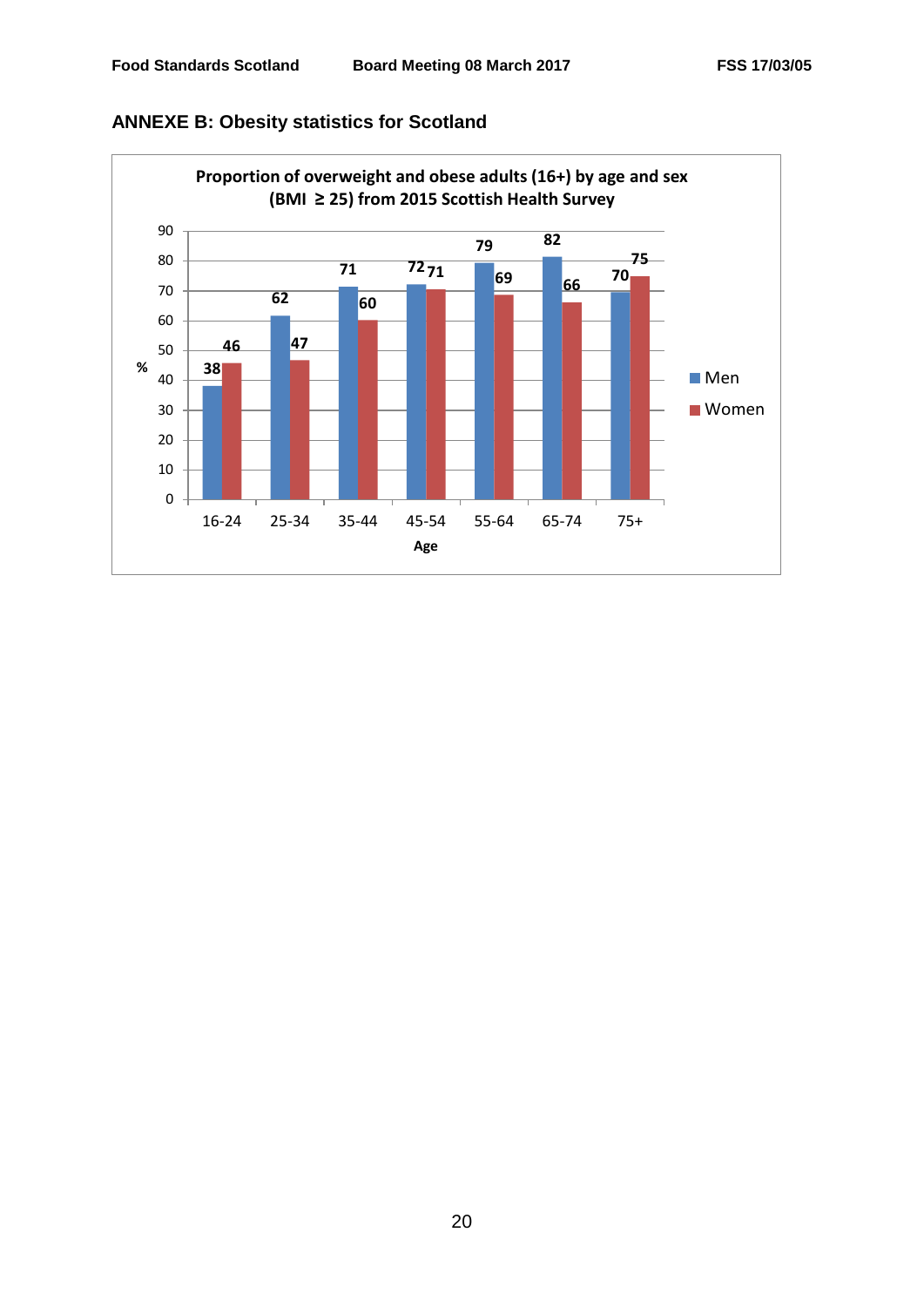# **ANNEX C: Risks and mitigations identified in 2016 and updated for 2017 where applicable**

# **Risk 1: We fail to make progress towards the SDG through ineffective collaboration**.

**Mitigation**: It's clear that FSS alone cannot deliver the degree of change that is needed and that collaboration is key. Effective strategic governance will be critical to ensuring key partners are involved at a strategic level and that action is co-ordinated through an appropriate governance structure. A further paper will come to the Board later this year.

**March 2017 Update**: Collaborative and partnership working is embedded into working practice. Following the establishment of a SG senior officials group (as outlined in the section 4.6.2 of the October Board paper) FSS officials have been working with officials across government to build a strong public health nutrition evidence base for assessing the impacts of potential future food policy.

# **Risk 2: There is insufficient political consensus on the need for change.**

**Mitigation**: During the passage of the Food (Scotland) Bill there was consensus around the need to address diet in Scotland. The recommendations in this paper are not going to achieve change within the lifetime of one Parliament and it is therefore important that FSS, as an independent non ministerial department, works to build Parliamentary consensus for the measures required to effect change. The ideal is cross-party support for all actions identified here.

#### **March 2017 Update**

There is greater acceptance of the case for change, for example most recently by the Health and Sport Committee of the Scottish Parliament

# **Risk 3: Proposed actions to control the food and drink environment are unlikely to be acceptable to the food industry although there are some calls from industry to level the playing field before progress can be made.**

**Mitigation**: The consequences of the current approach will inevitably have an economic impact on the food and drink industry, at least in the short term. If the inexorable rise in obesity continues, the consequential health costs will need to be met either through personal taxation, corporate taxation or hard choices on prioritisation of expenditure. All of these consequences can be ameliorated through joint efforts to tackle this problem, particularly through effective working with industry to ensure that options and impacts are fully explored. The food industry as employers are also not immune from the ill health consequences of poor diet of their employees either. This is a population level problem and what has been tried so far has not worked, so now is the time for different action to be taken. The alternative is that we remain one of the worst OECD countries in the world for levels of obesity, and continue to bear the health consequences and costs